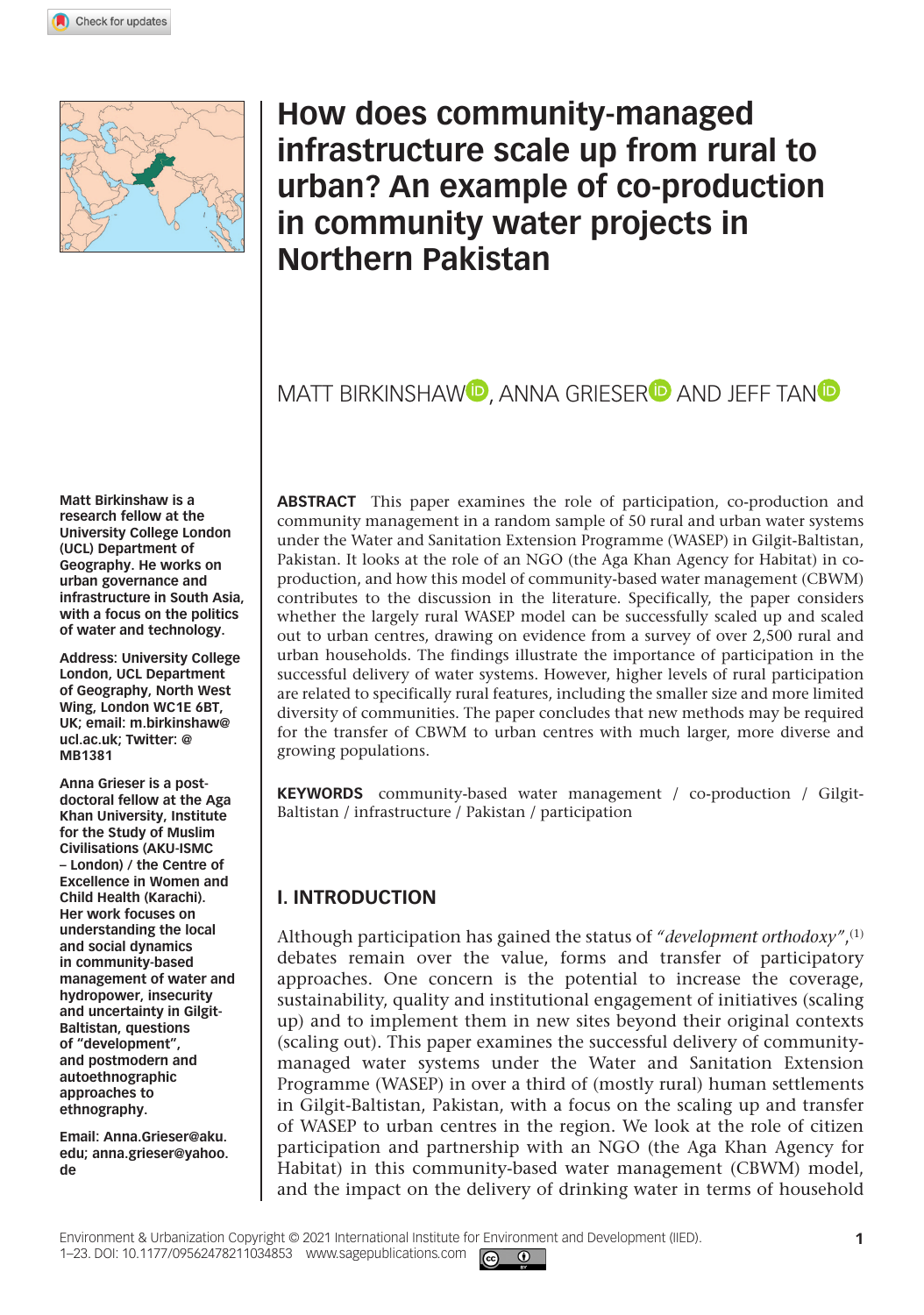satisfaction and functionality, $(2)$  drawing from a survey of over 2,500 households in 50 sites. We then assess some of the conditions for, and challenges of, scaling up this model to larger, more diverse urban settlements.<sup>(3)</sup>

This case study adds to the literature on community-managed piped water systems,<sup>(4)</sup> moving beyond the dominant focus in the literature on handpumps and borewells.<sup>(5)</sup> By focusing on scaling rural communitymanaged infrastructure to larger urban settings, we seek to complement research on participatory settlement upgrading and livelihoods programmes. Comparing rural and urban data, we find that: (1) higher levels of participation are related to more successful outcomes; (2) participation levels are lower in urban communities, which are larger, more diverse and more transient; (3) the NGO's role as mediator and technical lead is central for successful project delivery; and (4) communities often rely on external (financial) support for major repairs and operations and maintenance (O&M), as well as for implementation.

This evidence contributes to various debates on participatory approaches to development. First, it supports the argument that community participation leads to better delivery of public goods and services, bettermaintained community assets, and a more informed and involved citizenry, in both urban and rural sites.(6) Second, it demonstrates that social heterogeneity makes it more difficult to sustain participatory approaches in larger urban communities.<sup>(7)</sup> Third, it points to the central role of NGOs in moving co-production beyond the state/non-state binary.(8) Finally, it indicates that sustainability requires ongoing support by NGOs or the state.

The following section discusses participation and co-production in community-based water management. Section III describes the history of WASEP, its approach to water supply and community participation in Gilgit-Baltistan, Pakistan, and the reasons for scaling up this programme. Section IV presents the methodology and findings, and discusses the implications for the viability of scaling up WASEP. The final section concludes.

#### **II. Participation, Co-Production and Community Management**

Community management has, in international development policy, "*become the accepted management model for rural water supply (RWS) in low and middle-income countries*".(9) It is an important aspect of development assistance, $(10)$  which, alongside the ideas of co-production and participation, has become development orthodoxy.(11) This section locates the discussion of community management of water within broader debates on participation and community-based development as context for our case study. We begin with some historical background on participation to indicate how similar arguments have resurfaced across different epochs in connection with co-production and community management.

The idea of participation in development goes back to the 1966 US Foreign Assistance Act, which sought to ensure what Cornwall calls "*maximum participation in the task of economic development on the part of the people of the developing countries, through the encouragement of democratic private and local governmental institutions*".(12) These approaches were promoted by the UN in the  $1970s$ ,<sup> $(13)$ </sup> and participatory and community

**Jeff Tan is an associate professor of Political Economy at AKU-ISMC. He works on privatization and urban infrastructure, including water and sanitation, and is principal investigator on a British Academy-funded project on community-based water management in Gilgit-Baltistan.**

**Email: [jeff.tan@aku.edu](mailto:jeff.tan@aku.edu)**

1. Chambers (1995); World Bank (1996).

2. Nanan et al. (2003).

3. Sneddon and Fox (2007).

4. Adams and Boateng (2018); Cronk and Bartram (2018); Marston (2015); Madrigal et al. (2011); Ballestero (2019).

5. Anthonj et al. (2018); Behnke et al. (2017).

6. Mansuri and Rao (2004).

7. Alesina and Ferrara (2000); Bardhan and Dayton-Johnson (2001); Khwaja (2009).

8. Ahlers et al. (2014).

9. See Hutchings et al. (2015), page 963.

10. Mansuri and Rao (2004), page 1.

11. Cornwall (2006), page 62.

12. Cornwall (2006), page 70. 13. Chambers (1997).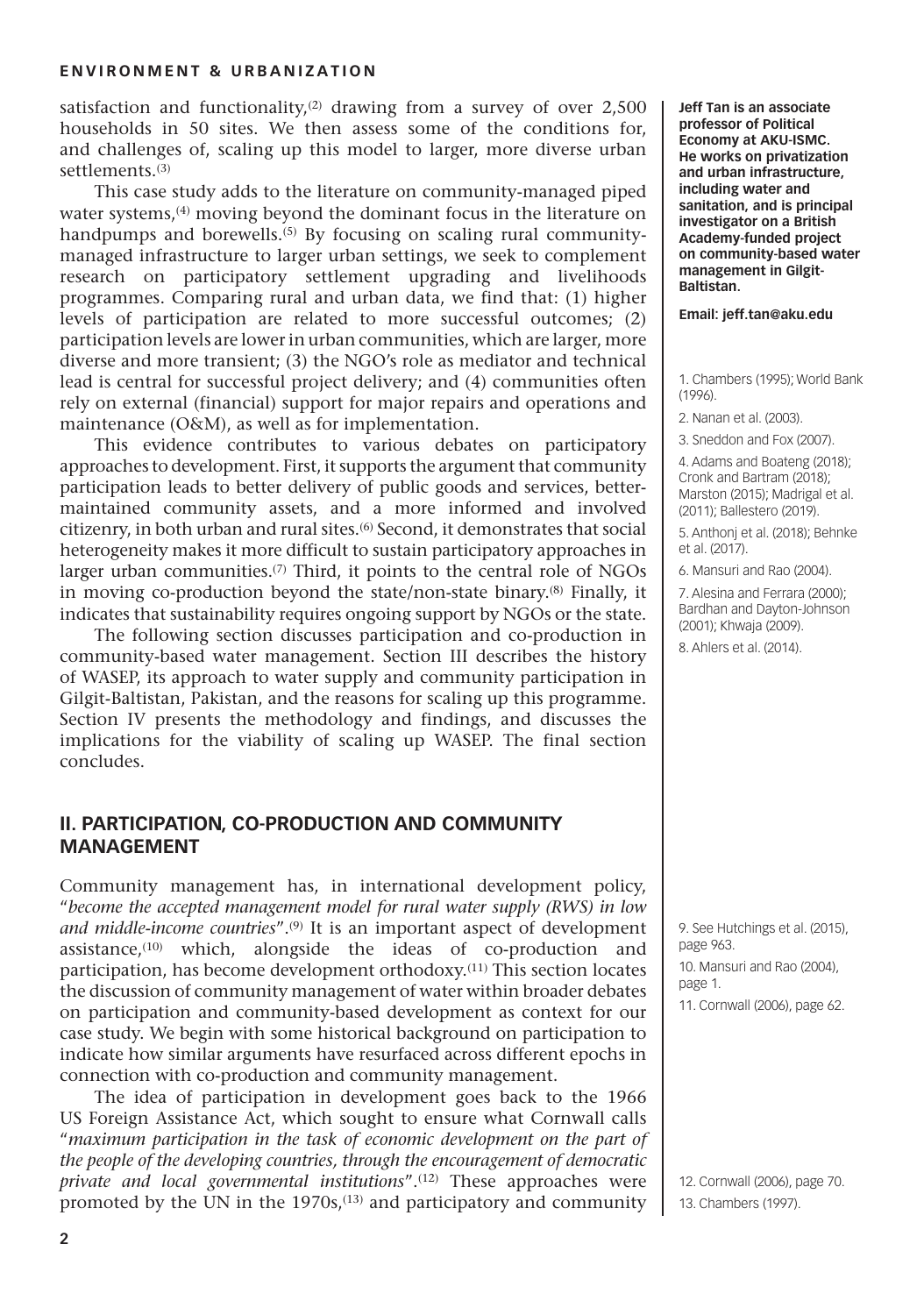14. Moriarty et al. (2013).

15. Lockwood (2004).

16. See for example, Scott (1998); Escobar (1995); and Cornwall (2006), page 71.

17. Mansuri and Rao (2004), page 5.

18. Cornwall (2006), page 71.

19. Ribot (2002).

20. World Bank (1997), pages 3 and 60.

21. Ostrom (1996), page 1073.

22. Mitlin and Bartlett (2018).

23. Watson (2014), page 63.

24. Watson (2014), page 65.

25. Moretto et al. (2018), page 425.

26. Joshi and Moore (2004), page 40.

27. Mitlin (2008); Watson (2014). 28. Cornwall and Gaventa (2001); Mitlin (2008).

29. Ostrom (1996), page 1082. 30. Bebbington et al. (2010).

31. Mitlin (2008), page 339.

32. Appadurai (2001). 33. Watson (2014).

34. Mitlin (2008).

35. Watson (2014), page 63.

management models became increasingly influential in response to the failure of centralized government service delivery $(14)$  and supply-driven approaches.(15) Top-down approaches were seen as disempowering and ineffective,(16) while participatory development allowed the poor to be informed participants.(17)

Participation was rearticulated with the emergence of neoliberalism and structural adjustment in the 1980s, where *"'beneficiaries' were to be active participants in implementation, and in meeting the costs of development"*.(18) Structural adjustment introduced economic reforms to reduce the state's role and bring service delivery closer to communities, bypassing centralized bureaucratic states and the problems of political manipulation and corruption associated with top-down programmes.<sup>(19)</sup> By the 1990s, participation and decentralization were part of the wider "good governance" agenda that, according to a World Bank report, encouraged *"participation by NGOs and communities . . . [to] greatly improve service delivery"*.(20)

Co-production was originally described by Ostrom in 1996 as "*a process through which inputs from individuals who are not 'in' the same organization are transformed into goods and services*", broadly referring to situations where the government uses input from citizens to efficiently and equitably provide public services.<sup>(21)</sup> It has since been subject to a wide variety of interpretations.<sup>(22)</sup> and applied to different forms of state– society engagement.<sup>(23)</sup> Watson notes that in the public administration literature, it is "*framed within a concern for efficient and cost-effective state service delivery*",(24) and Moretto et al. indicate that it often refers to "*the repertoire of available institutional arrangements, which can be mobilized by public sector organizations*" with the "*active involvement of citizens in the production of public goods and services*".(25) It was reformulated, according to Joshi and Moore, as the "*provision of public services (broadly defined, to include regulation) through regular, long-term relationships between state agencies and organised groups of citizens, where both make substantial resource contributions*".(26)

The distinction between state-initiated and social movement-initiated co-production(27) sought to re-politicize participation, drawing from rightsbased approaches and social mobilization.(28) State-initiated co-production, as identified in the early public administration literature, seeks to improve service delivery through decentralization and, as Ostrom elaborates, by generating *"social capital in the form of urban residents learning how to work with each other and with public agencies . . . to obtain other kinds of urban goods*  and services".<sup>(29)</sup> In contrast, Bebbington et al. explain that social movementinitiated co-production aims to counter the power of the state  $(30)$  and, as Mitlin puts it, to *"enable individual members and their associations to secure effective relations with state institutions that address both immediate basic needs*  and enable them to negotiate for greater benefit".<sup>(31)</sup> As with participation more generally, this is based on the understanding that local populations are in a better position to respond to their basic needs than the market, state or international development world,<sup>(32)</sup> through complementary synergies between citizens and the state.<sup>(33)</sup> Nonetheless, the underlying premise here is the unequal distribution of power between the state and citizens,(34) in particular the poor who have been excluded from the development process, with governments either unable or unwilling to provide land and services.(35) Co-production thus represents, in Watson's words, *"one way in which poor urban communities have been able to secure*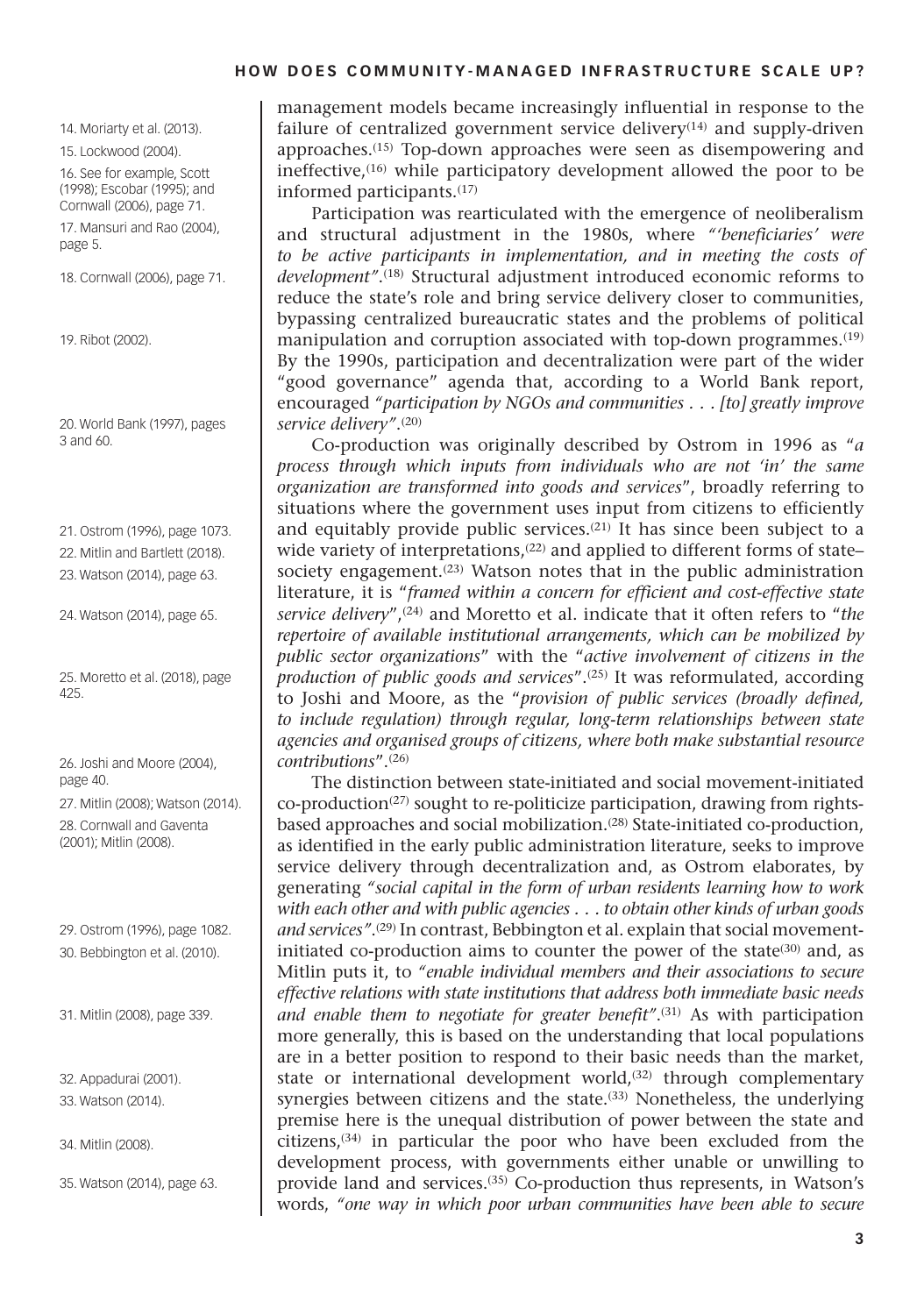*significant improvements"*, (36) and can facilitate greater democratic influence by marginalized groups, as described by Appadurai.<sup>(37)</sup>

More recently, Moretto et al. note that with the sizeable role played by citizens in addressing the gap left by poor or missing infrastructure in much of the world, co-production is often viewed as an actually existing *"alternative to the modern infrastructural ideal"* of universal state provision.(38) Recognition of the often unequal, unaccountable power relations in coproduction<sup>(39)</sup> has seen the concept move beyond the state/non-state binary to capture a wide range of practices.<sup>(40)</sup> Significantly, these new forms of public service delivery and governance indicate the globalized spread of changing forms of contemporary governmentality beyond the nation state, $(41)$  to include the powerful contemporary role of NGOs as brokers and mediators of relations between states and populations.(42)

NGOs play an instrumental role in co-production as part of a broader set of stakeholders that includes households, workers, service providers, and urban local bodies working to deliver decentralized public services through institutionalized (often long-term) relationships between state agencies and users. In 1993, the UN Development Programme (UNDP) characterized NGOs as a form of community organization, relatively independent from the state and better placed to operationalize "*people's participation*".<sup>(43)</sup> NGOs were thus prioritized for the delivery of costeffective services and welfare for those excluded by states and markets $(44)$ through the channelling of bilateral and multilateral aid,(45) leading to their exponential growth in the late 1980s and 1990s. This coincided with the emergence of the idea of co-production as a form of participation in urban services, with NGOs acting mainly as facilitators and sources of funds.(46)

Community-based and community-driven development are forms of co-production that (typically) take place in partnership with state agencies or with public funding. The former refers to the inclusion of beneficiaries in project design; the latter to cases where communities have direct control over key project decisions.<sup>(47)</sup> Community-driven development, according to Dongier et al., *"is an effective mechanism for poverty reduction, complementing market- and state-run activities"* with potential to *"occur simultaneously in a very large number of communities"*, making poverty reduction efforts both more efficient and more responsive to demand by giving poor people *"greater voice both in their community and*  with *government entities"*.<sup>(48)</sup> The renewed interest in community-based development followed the re-emergence of participatory approaches that were critical of "top-down" development.<sup>(49)</sup> A central idea is what Mansuri and Rao describe as *"the active involvement of members of a defined community in at least some aspects of project design and implementation"*, with participation expected to lead to better-designed projects.<sup>(50)</sup>

Community management of water supplies, one form of communitybased development and co-production, extends the concept of participation to include O&M and cost sharing. It has become a widely adopted policy for rural areas, $(51)$  gaining prominence during the first UN "Water Decade" (1981–1990)<sup>(52)</sup> and the subsequent push towards local-level public participation and decision making. This coincided with structural adjustment and the introduction of economic reforms to reduce the role of the state and bring service delivery closer to local populations, aiming to increase efficiency and effectiveness and to reduce corruption.(53)

36. Watson (2014), page 63. 37. Appadurai (2001).

38. Moretto et al (2018), page 426.

39. Joshi and Moore (2004).

40. Ahlers et al. (2014); Birkinshaw (2019).

41. Ferguson and Gupta (2002); Lemke (2007). 42. Appadurai (2001); Roy (2009).

43. UNDP (1993). 44. Fowler (1988). 45. Charlton and May (1995).

46. Mansuri and Rao (2004).

47. Mansuri and Rao (2004).

48. Dongier et al. (2001), page 304.

49. Chambers (1983); Scott (1998); Escobar (1995).

50. Mansuri and Rao (2004), page 6.

51. Davis et al. (2008); Lockwood (2004). 52. Hodges and Curtis (2001).

53. Ribot (2002).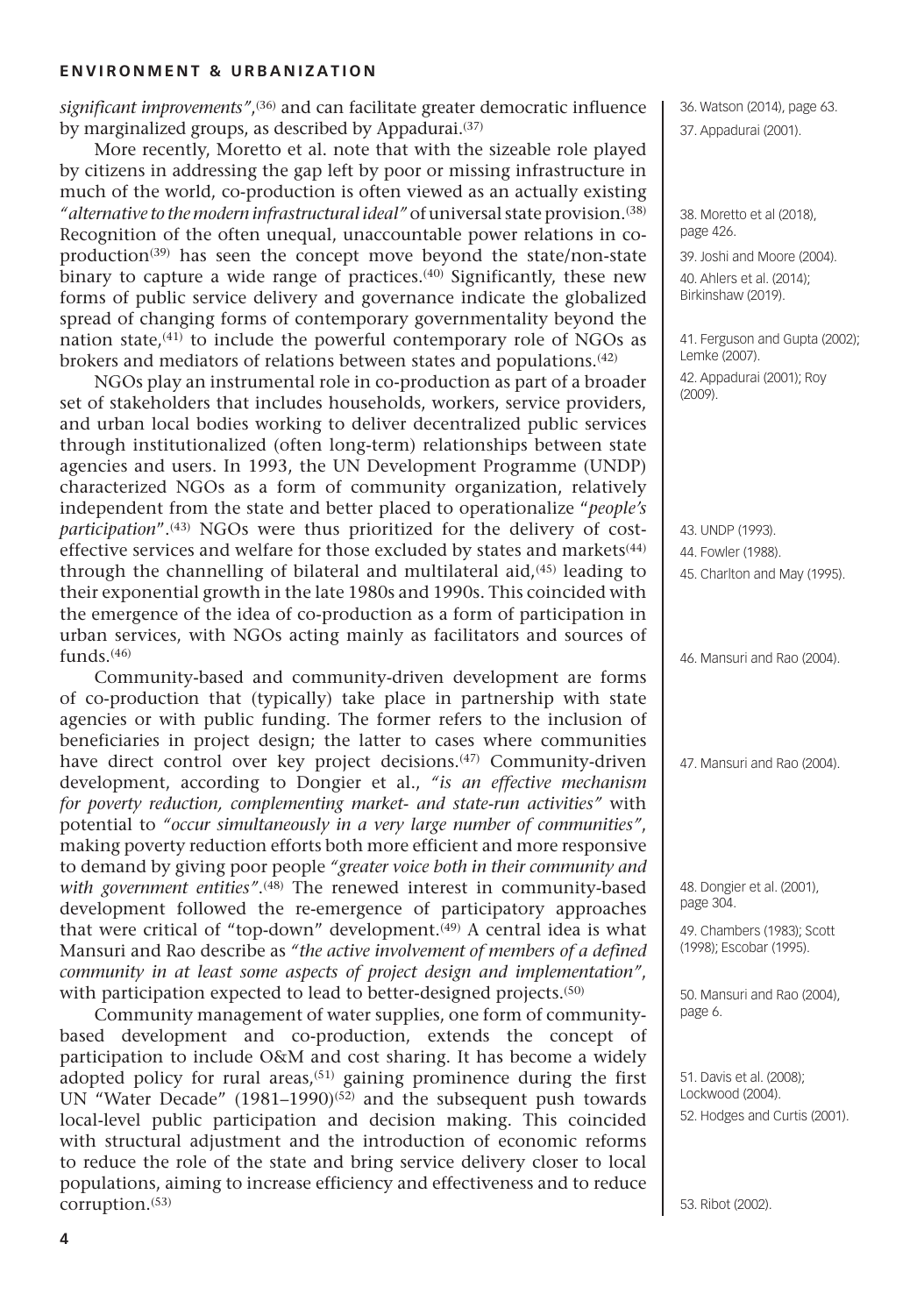Community-based water management (CBWM) captures many features of participation and co-production. Given widespread challenges for sustainable water supply in the global South, CBWM is seen as improving governance, leading to more successful O&M. Communities demand a service, decide on the technology, contribute to construction, and manage the water source or service through an elected water user committee.(54) Participation in this way is expected to increase the level of "social capital" or "social cohesion"(55) and to create a sense of ownership that ensures that the community is willing to pay for O&M.(56) At the same time, monetary contributions are also believed to foster community ownership.(57) As in some participatory approaches, the "community" involved has at times been uncritically assumed to be culturally and politically homogeneous and harmonious.(58)

CBWM faces two key challenges related to the limitations of participation and co-production. The first is the issue of sustainability – a third of rural water supply systems are not functional in India(59) and sub-Saharan Africa,<sup>(60)</sup> and Lockwood in 2004 found most communities needed external assistance to manage their water systems.(61) More recent research underscores the need for ongoing institutional support.(62) This has raised questions, according to Moriarty et al., about *"the limits of what can be realistically achieved in an approach based on informality and voluntarism"*(63) and by extension, about the sustainability and scalability of the community management model based on participation and "ownership". In response, the move to "community management *plus*" (CM+) has involved what Hutchings et al. describe as *"a more bipartite approach in which continued support is provided by external agencies to communities"* rather than the simple "handover" of *"infrastructure to communities who take ownership and complete operation and maintenance (O&M) duties"*.(64) In their meta-analysis of published studies, these authors found the CM+ approach evident in longer-lasting CBWM projects.(65)

This critique highlights the continued role of the state and other supporting agencies in co-production,<sup>(66)</sup> and illustrates some limitations in shifting the responsibility from the state to communities. Problems with sustainability in turn raise questions over whether CBWM can be scaled up, not just in terms of participant numbers but of sustainability over time, functional expansion, greater political and structural engagement, and organizational development.<sup>(67)</sup> Scaling up coverage, as Schouten et al. indicate, *"is pointless unless sustainability is improved at the same time"*.(68) This requires continuously strengthening new community capacities – including in retraining, legal accountability and financial management, facilitating disagreements and resolving conflicts – as well as the involvement of *"different actors with different capacities for the*  different phases of system development".<sup>(69)</sup> We now turn to the case study of CBWM in Gilgit-Baltistan to examine some of the differences between rural and urban community management and the challenges of scaling up to urban areas.

#### **III. THE AGA KHAN AGENCY FOR HABITAT (AKAH) AND WATER AND SANITATION EXTENSION PROGRAMME (WASEP)**

This paper examines a random sample of 50 rural and urban communitymanaged water systems delivered as part of the Water and Sanitation

54. Breslin (2003); Franceys et al. (2016); van den Broek and Brown (2015).

55. Putnam (1993, 1995).

56. Gilmartin (2015), page 245; Doe and Khan (2004).

57. Burr and Fonseca (2013); Jones (2011); van den Broek and Brown (2015).

58. Mansuri and Rao (2004), page 8. For a further critique of this, see Whaley and Cleaver  $(2017)$ 

59. Reddy et al. (2010), page 6.

60. Baumann (2006).

61. Lockwood (2004), page 11.

62. Hutchings (2018); Hutchings et al. (2015); Mandara et al. (2015); Opare (2011); Smits et al. (2013).

63. Moriarty et al. (2013), page 329.

64. Hutchings et al. (2015), page 964.

65. Hutchings et al. (2015), page 971.

66. Hutchings (2018).

67. Uvin and Miller (1996).

68. Schouten et al. (2003), page 289.

69. Lockwood (2004), page 24.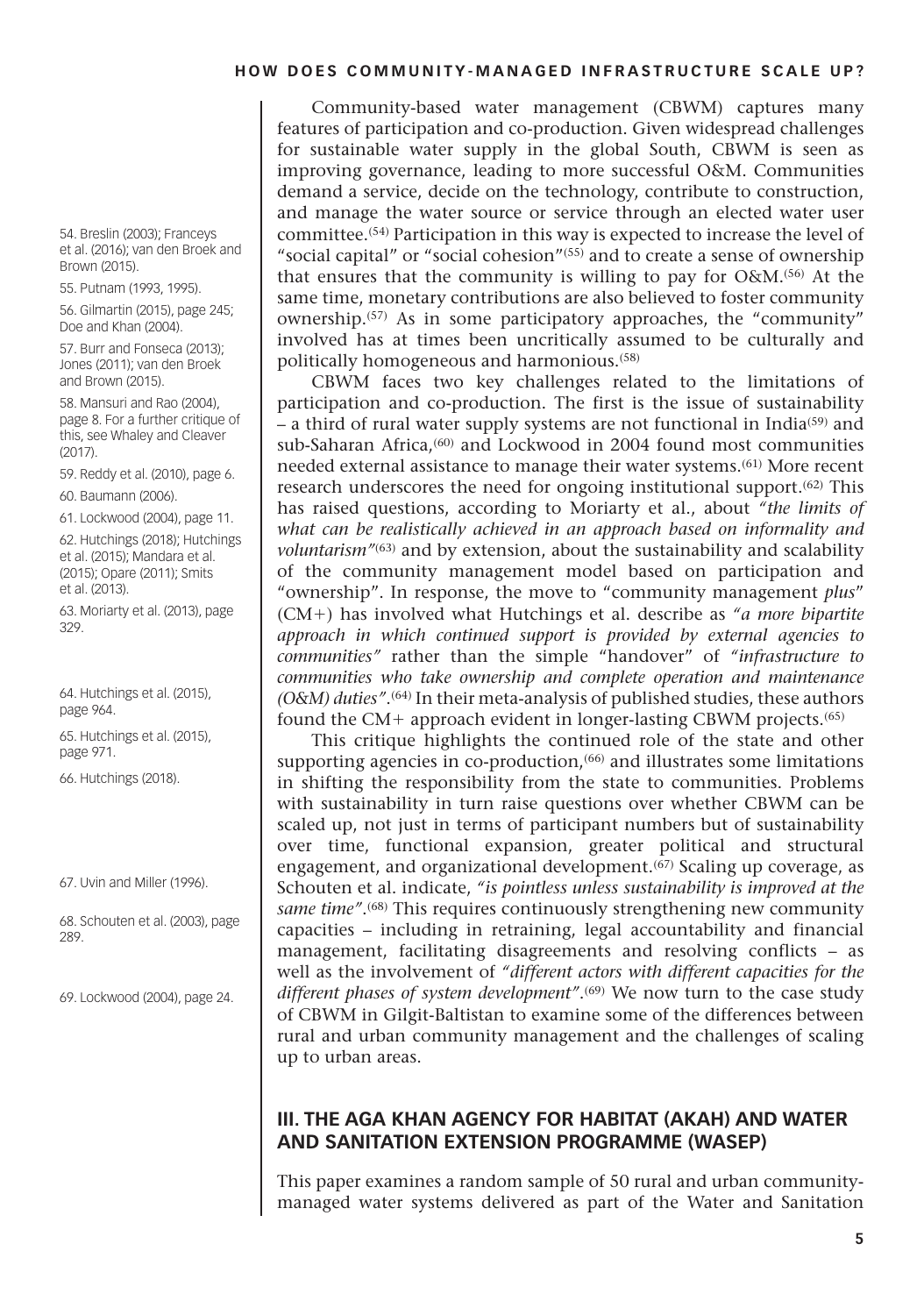

Extension Programme (WASEP) implemented by the Aga Khan Agency for Habitat (AKAH), an NGO that is part of the Aga Khan Development Network (AKDN). Working mainly with poor communities in Asia and Africa, AKDN agencies cover microfinance, tourism and enterprise promotion, human resources development, natural resource management, housing and living improvements, and health and hygiene projects. AKAH was created in 2016 to improve habitats and included taking over WASEP from the Aga Khan Planning and Building Services (AKPBS). WASEP was established in 1997 to provide integrated water supply infrastructure services to rural communities in the mountainous region of Gilgit-Baltistan and Chitral in Northern Pakistan (Map 1). In Gilgit-Baltistan alone over the past 25 years, it has delivered 395 rural projects in 271 of an estimated 750 villages and 41 (peri-)urban projects in Gilgit City, Aliabad and Gahkuch, providing clean piped water to around 44,871 households.<sup>(70)</sup>

WASEP was created following an Aga Khan Health Services and Aga Khan Rural Support Programme (AKRSP) research project (1993–1996),

70. This is based on data at the time of handover to communities. As some projects are 20 years old, the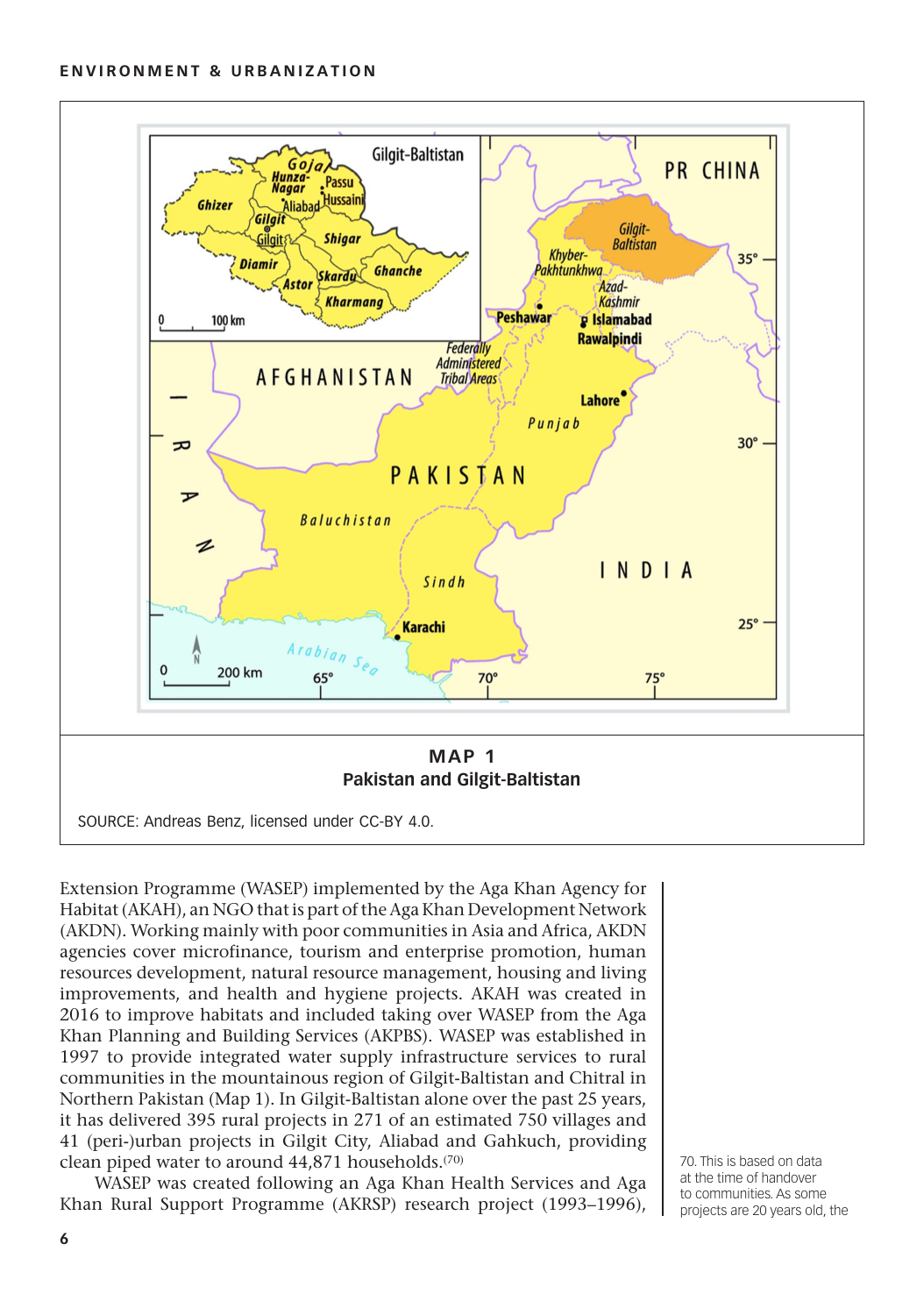number of beneficiaries may have increased (or decreased if projects have not been sustained).

71. Datoo (2012).

72. There is also a concept of reciprocal work exchange (*bue*) that had been common in instances where a household was unable to tackle work without help. See Hussain and Langendijk (1994); and Sökefeld (1997).

73. Hussain and Langendijk (1994).

74. Miller (2015).

75. Castán Broto and Alves (2018).

76. With the Empowerment and Self-Governance Order of 2009, "local bodies" were renamed "local government", and LB&RDD is thus now the Local Government and Rural Development Department (LG&RDD).

77. Pervaiz and Hussain (1994).

78. Ahmed and Alibhai (2000); Ahmed and Langendijk (1996).

79. Ahmed and Alibhai (2000); Pervaiz and Hussain (1994).

80. According to Khan and Hunzai (2000, page 141), in 1987 AKRSP calculated that construction of a 1-metre irrigation channel with AKRSP cost an average of PKR 46 (approx. US\$ 2.8), compared to PKR 246 (approx. US\$ 15.2)

which found that waterborne diseases accounted for 50 per cent of infant deaths in the region. There were high levels of E. coli water contamination in many areas, and only 86 out of 502 villages with water supplies had "satisfactory" schemes. The study reported that engineering alone would not ensure clean drinking water and reduce water-related diseases, and that social and educational components were key.<sup>(71)</sup> WASEP's integrated approach focuses on community participation, health and hygiene, engineering solutions and water quality. Social mobilization is central, facilitating community-based financing through connection fees that go into an O&M fund, and a monthly tariff that pays for staff salaries. The Community Health Improvement Programme (CHIP) and School Health Improvement Programme (SHIP) provide awareness-raising sessions for women and children, and train teachers. Sound engineering and technological innovations aim to secure water storage and distribution, and to safeguard water quality through proper design, the use of durable materials, and water quality testing.

WASEP's approach can be traced to the introduction of participatory approaches in Gilgit-Baltistan in the 1960s under President Ayub Khan's development programme and, in the 1980s, the formation of the AKRSP initiative. This has been replicated in rural support programmes across all provinces of Pakistan, through a network of formalized community structures, known in Gilgit-Baltistan as village organizations (VOs). Communal work is not new in Gilgit-Baltistan. It is still known as *rajaaki* – a concept originally reserved for forced communal labour ordered by the local rulers or *numberdars* (village heads).<sup>(72)</sup> With this background of compulsion, communal work evoked ambivalence.<sup>(73)</sup> Community participation has however been redefined by AKRSP's engagement, and collective work is now largely seen as a freely given gift to the community.(74) The potential of co-production in Gilgit-Baltistan is thus related to the organic evolution of traditional practices.(75)

The WASEP approach builds on a revised model of community-based projects under the Local Bodies and Rural Development Department (LB&RDD),(76) which closely resembled the original public administration definition of co-production as efficient, cost-effective state service delivery. These LB&RDD projects were implemented from the early 1980s. A project committee was formed for the provision of labour and local materials, supervision of construction and management of community funds, if any. After completion, a water committee was assigned to manage the scheme. In practice, these committees usually comprised only selected village notables, had varying presence and effectiveness, did not provide longterm management, and dissolved after implementation.(77) Roughly half of these rural schemes were found in the 1990s to be non-functional or only partially functional<sup> $(78)$ </sup> because of misuse of funds and lack of proper O&M.(79) AKRSP research from this period suggests that its communityco-produced irrigation infrastructure was much more cost-efficient than public infrastructure,(80) possibly due to labour costs being covered by households – a point which we return to in the context of urban projects below. WASEP continues to set higher technical standards than the public sector. Pipes, for example, are buried 4 feet deep to prevent freezing and to reduce illegal connections and contamination. In the public schemes, pipes are usually laid on or just below the ground. WASEP is thus a different form of co-production from approaches that allow poorer communities to reduce costs by circumventing high engineering standards.(81)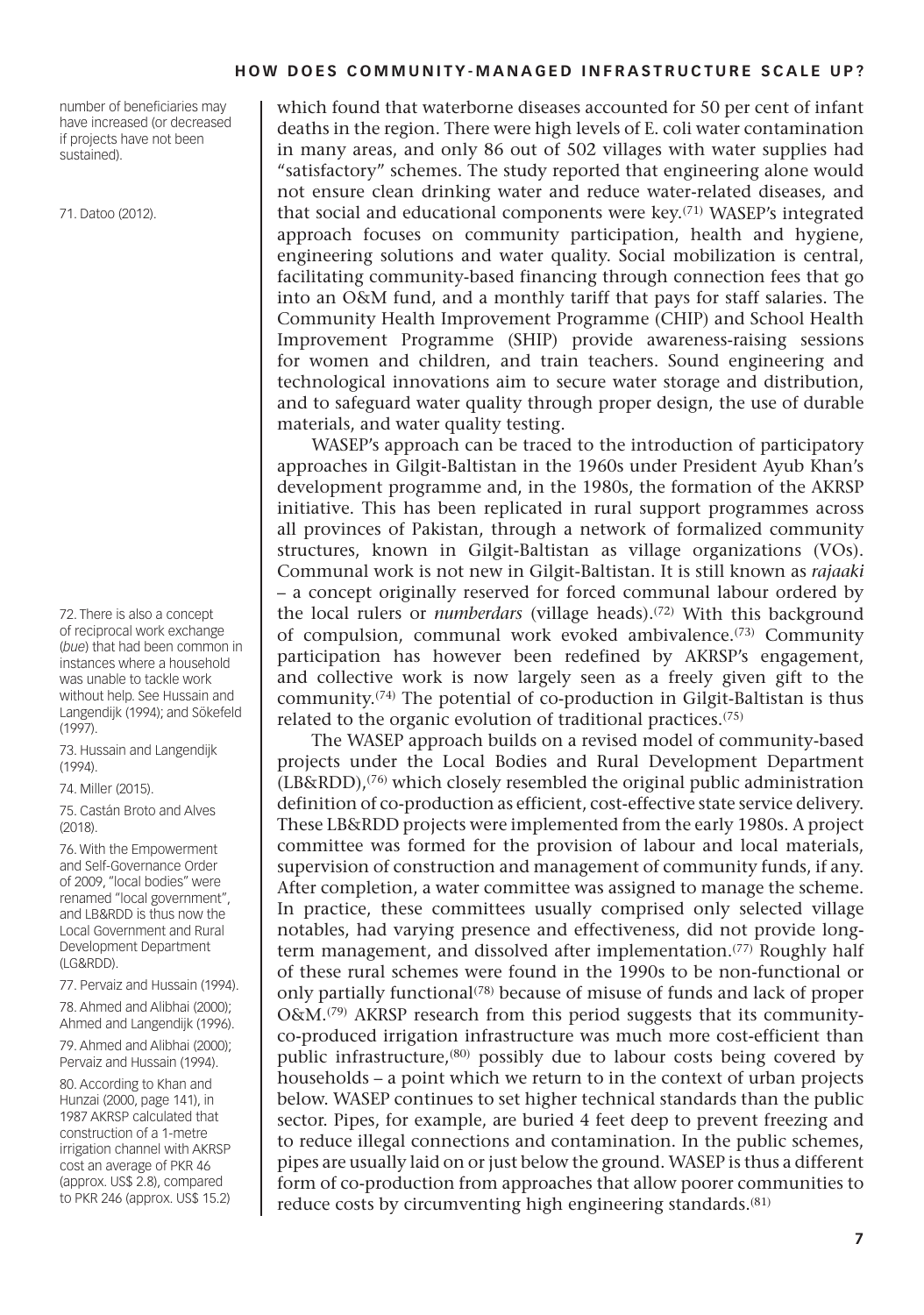Beyond economics, WASEP is unusual in implementing entire water systems (not just handpumps or tap stands) and integrating health and hygiene education, social mobilization and engineering solutions. Its participatory methods mirror many CBWM and co-production features, with citizens contributing to bridging the gap left by inadequate public water systems. The key role of AKAH in securing financing, project implementation, and handover to the community suggests a hybrid form of co-production.(82) The WASEP model, described in more detail below, promotes community management and ownership by involving entire communities (with the endorsement of up to 100 per cent of households at critical points of the interaction), contributions of both cash and labour, and the establishment and training of a community management team. Although AKAH advertises through local media, the programme is demand-led in that communities have to request a project and agree to terms and conditions. Demand is greater than available funds, and there is a waiting list, partly due to the "demonstration effect" of successful WASEP projects and the attraction of an all-season supply of clean water.<sup>(83)</sup>

From 2010, WASEP was extended to two urban settlements in the city of Gilgit, one in Aliabad in the Hunza district and three on the fringes of Gahkuch in the district of Ghizer. Five expressly "urban" projects followed after that in Gilgit City, the largest settlement in Gilgit-Baltistan, with around 120,000 inhabitants. The city has a piecemeal, fragmented water supply, especially in its newer settlements, where many residents are migrants from the surrounding valleys. These settlements have no water rights to the two main freshwater streams supplying Gilgit.(84) The largest new settlement, which has the most residents affected by water scarcity, is Jutial, a former village that has grown exponentially since the 1970s. Although progressively connected to the Greater Water Supply Scheme, residents of Jutial's new neighbourhoods started to organize additional mechanized water supply systems to address water shortages by supplying river water with the help of AKRSP and later (in the 2010s) WASEP. Community labour, understood as central to local project ownership, was harder to mobilize in these urban projects, and labour was outsourced and paid for by the community.(85)

The scale and apparent success of WASEP led to the regional Government of Gilgit-Baltistan (GoGB) commissioning AKAH in 2016 and 2017 to extend the model in Gilgit City. A former regional Minister of Works described community participation and ownership of WASEP projects as a main reason for the state initiating this urban co-production, given the state's fiscal constraints. The first Gilgit City scheme covers large parts of Jutial. The second covers Danyore, Sultanabad and Muhammadabad, former villages on the Gilgit outskirts, where rapid urbanization began around 2010. They are significantly larger than previous projects, serve a more mixed population than rural WASEP projects, and constitute stateinitiated co-production with an NGO in response to citizen demands (Photo 1). Compared to an average of 78 households in village projects, and 250–350 households in the five "pilot" urban projects, these two schemes reach around 4,500 and 10,000 households respectively. This WASEP scaling up follows an earlier co-production between AKPBS and local government of 73 rural water supply schemes between 2012 and 2016, funded by the Japan Counterpart Value Fund.

This co-production model also led to LG&RDD (formerly LB&RDD) adopting the WASEP model and placing its technical staff on WASEP if built by the Northern Areas Public Works Department. 81. Compare McGranahan and Mitlin (2016).

82. Moretto et al. (2018).

83. Author meetings with AKAH senior managers (2020), and subsequently verified in the project engineering audit.

84. Grieser (2018).

85. Grieser (2018).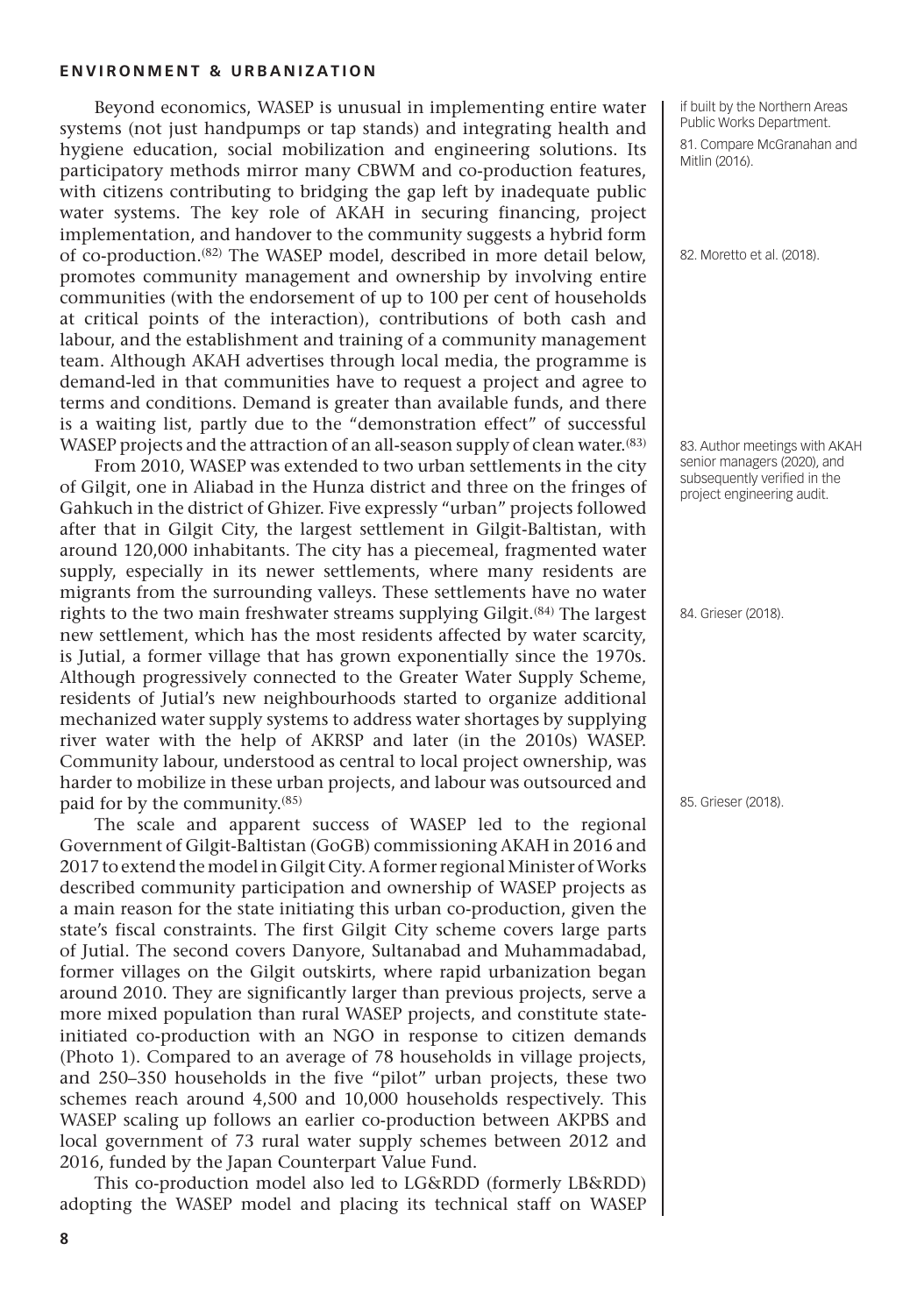

**PHOTO 1 WASEP water tank, rural** 

© Manzoor Ali.

projects for capacity building. Rather than replacing the state, the NGO supports the state through implementation and capacity building, potentially changing the way the public institutions work. These projects can be understood as state-initiated co-production, improving service delivery by bringing government closer to citizens.(86) The state's initiation of co-produced schemes, and the establishment of a longer-term arrangement with AKAH to internalize WASEP's approach, can be seen as a step towards recognizing the existing challenges in public service delivery and towards developing new forms of public service delivery.

In deciding where to develop projects, AKAH considers "demonstrable needs" along with communities' financial capacity, their experience in working with other development organizations, and the water source yield against water demand. The project also needs to be technically and economically feasible. Communities shortlisted by WASEP demonstrate support by submitting signatures of around 75 per cent of household representatives, and AKAH signs an agreement with the project area VO.(87) An O&M fund is established with contributions from every participating household, and a portion is collected in advance as a prerequisite for the project's approval. WASEP commonly sets the household contribution at PKR 3,000 (US\$ 19) for gravity-fed schemes and PKR 8,000 (US\$ 50) for mechanized urban schemes; it proposes a monthly tariff, usually PKR 50– 100 (US\$ 0.30–0.60) for gravity-fed and PKR 200–300 (US\$ 1.30–\$1.90) for mechanized schemes, although communities decide on the actual amount.<sup>(88)</sup> Since mechanized projects are more complex and costly, a higher percentage is collected for O&M.

86. Mitlin (2008).

87. Ahmed and Alibhai (2000); AKPBS-P (2012); Hussain et al.  $(2020)$ 

88. Figures in US\$ are based on the current (annual average)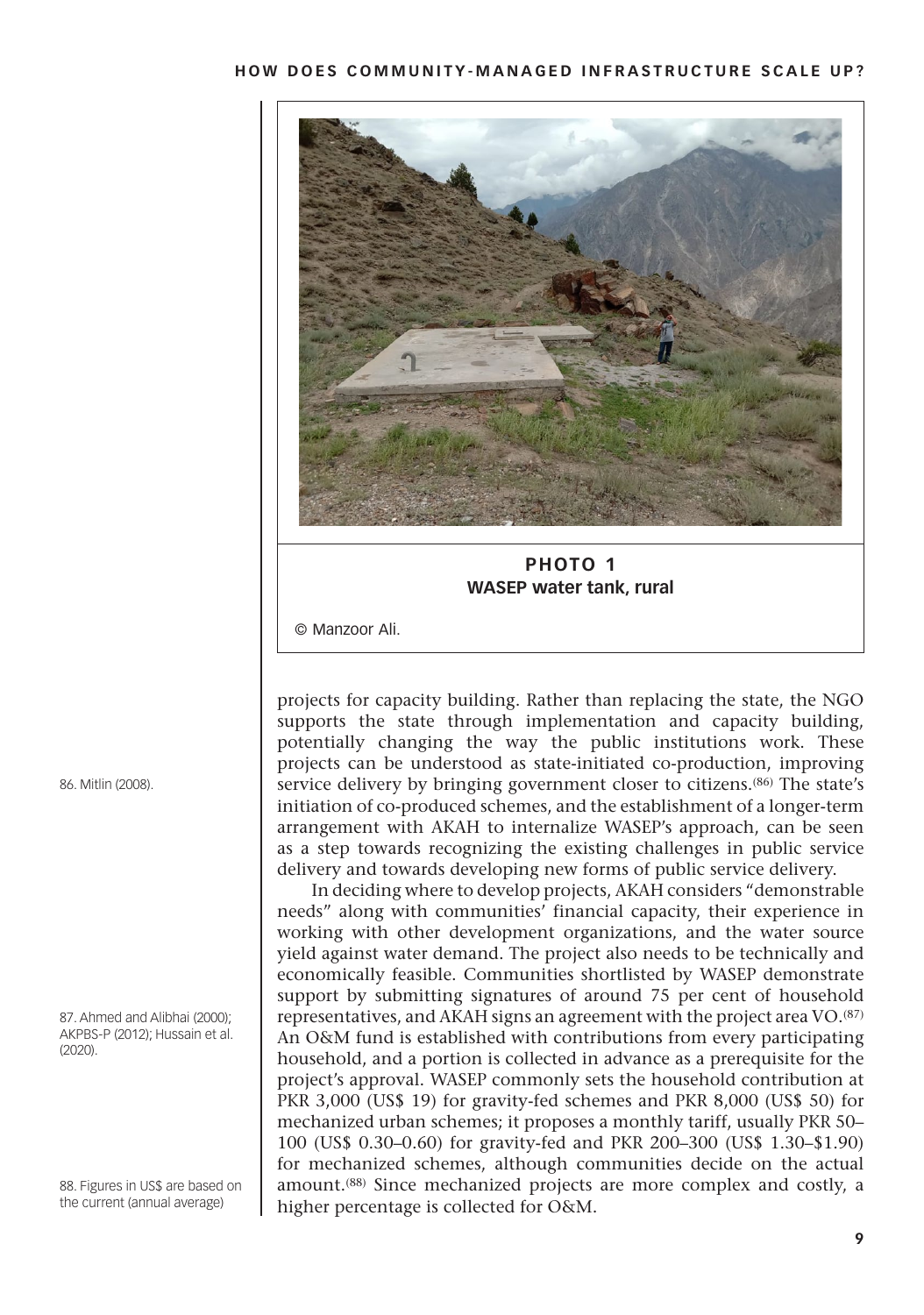This approach applies to both rural and urban projects, although there are some differences in contributions. Labour in urban sites is typically outsourced to wage labourers, paid by participant households (PKR 8,000–16,000 per household or US\$ 50–100). This increases the cash costs for urban households in both gravity-fed and mechanized schemes. This may lead to disagreements – as illustrated in an ongoing court case by a group of Danyore residents who want to contribute their own labour instead of paying for wage labour. Urban projects have also been more costly because of the greater distance to source for gravity-based systems and the higher capital and operational costs of mechanized systems.

In most urban Gilgit projects, the gravity-fed systems usually employed by WASEP could not be realized because accessible springs are not available and because communities in other parts of the city claim the (at times exclusive) rights to available stream water. WASEP has thus resorted to mechanized systems that further increased costs. Concerns about electricity costs for pumps in Jutial were raised by several Water and Sanitation Committees (WSCs) with AKAH and at a stakeholder meeting for this research project. Mechanical systems are also affected by the intermittent and often insufficient electricity supply. The added complexity and costs of (mechanized) urban projects make regular tariff collection even more crucial. Gravity-based systems may only occasionally need to collect contributions for repairs and maintenance.

#### **IV. Household Survey Design, Methodology and Findings**

The scaling up and scaling out of WASEP from small rural villages to large urban centres has been premised on community participation. Our research project aimed to evaluate some key features of the model, namely social mobilization and engineering design. In this section, in addition to describing design and methodology, we discuss our findings on the relationship between levels of participation and user satisfaction, factors that contribute to participation levels, and how these relate to the literature in Section II.

#### **a. Design and methodology**

Secondary data collection involved the archival study of internal AKPBS/ AKAH documents and WASEP reports produced since 1997, including data on all WASEP projects in Gilgit-Baltistan. Primary data collection centred on a stratified household survey of over 2,500 households across 10 districts in Gilgit-Baltistan, and an engineering audit of water infrastructure from a smaller sub-sample of rural and urban projects. The household survey was structured as follows: AKAH provided data on the 436 projects in Gilgit-Baltistan – 395 rural projects in 271 villages and 41 (peri-)urban projects in Gilgit City, Aliabad and Gahkuch. From this larger group, WASEP projects and households participating in them were chosen as primary units for sampling and analysis. Projects, not settlements, were chosen as the unit of analysis because many settlements contain multiple projects, and the study aims to understand socioeconomic factors behind the differences in WSC performance. Households were chosen as a secondary unit for sampling and analysis to understand the demographic exchange rates of US\$ 1=PKR 158. This compares to US\$ 1=PKR 46 in 1997, when the first WASEP projects were established.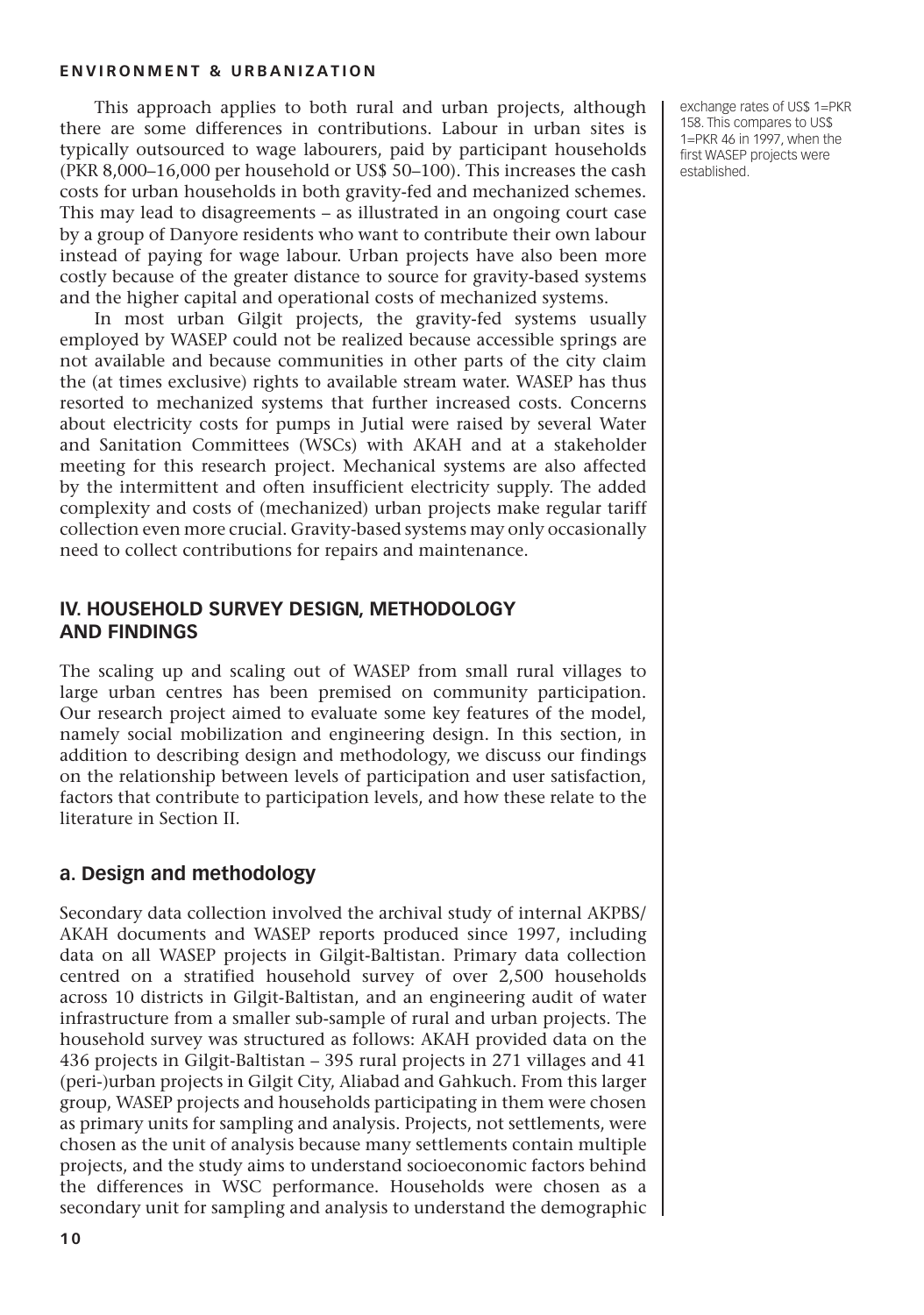| WASEP household survey questions: categories and variables |                                                                                                                                                                                            |  |  |  |
|------------------------------------------------------------|--------------------------------------------------------------------------------------------------------------------------------------------------------------------------------------------|--|--|--|
| Category                                                   | Variables                                                                                                                                                                                  |  |  |  |
| Social mobilization                                        | Desire for improvements, responsibility                                                                                                                                                    |  |  |  |
|                                                            | Participation: planning, mapping, selection of Water and Sanitation<br>Committee (WSC), role of women, WSC meetings in last 6 months, village<br>meetings in last 6 months, responsibility |  |  |  |
| Conflict                                                   | Unity, arguments, conflict                                                                                                                                                                 |  |  |  |
|                                                            | Water decisions, fairness                                                                                                                                                                  |  |  |  |
| Health and hygiene awareness                               | Behaviour change, handwashing                                                                                                                                                              |  |  |  |
|                                                            | Water and Sanitation Implementer (WSI) rating                                                                                                                                              |  |  |  |
| Women's wellbeing                                          | Household illness, medical expenses                                                                                                                                                        |  |  |  |
|                                                            | Time collecting water, time for new activities                                                                                                                                             |  |  |  |
| Operations & maintenance                                   | Frequency and amount of payments, monetary or labour contribution                                                                                                                          |  |  |  |
|                                                            | Water quality and quantity                                                                                                                                                                 |  |  |  |
|                                                            | Opinion of fees                                                                                                                                                                            |  |  |  |
|                                                            | Water and Sanitation Operator (WSO) and WSC rating                                                                                                                                         |  |  |  |
| Attitudes to tariffs                                       | Payment by usage, water meters                                                                                                                                                             |  |  |  |
| Demographics                                               | Gender, age range, household size, primary occupation of main earner,<br>number of earners, highest household qualification, mother tongue,<br>original district, years in village/town    |  |  |  |

# **Table 1**

differences across WASEP communities and effects on participant households. Sample design for the survey also considered engineering variables, and AKAH provided these data for the 25 rural-sample projects and for all 41 urban projects.

To understand the differences between rural and urban WASEP projects, the sample was first stratified into two groups, rural and urban. To stay within budget but also to obtain sufficient respondent numbers for a random sample of households at the project level, we included 25 projects per group. The rural sample was stratified by district, and Gilgit-Baltistan's 10 districts were amalgamated into six "district groups" based on historical district areas, as well as ethnic, linguistic, religious and geographic conditions. The rural sample was divided proportionally according to the distribution of rural projects across these six district groups, and rural projects were randomly sampled in these proportions. Nine of these rural projects were replaced due to a lack of mobile signal or partial village submergence in a lake formed after a landslide. The urban sample was stratified by district group proportionally to project distribution; projects in urban areas only exist in Gilgit City, Aliabad in Hunza-Nagar and Gahkuch in Ghizer. The Gilgit City sample was then stratified to include a quota of single-district-origin neighbourhoods as well as the range of religious denominations. From these 25 rural and 25 urban projects, a sample of 12 rural and 14 urban projects was generated for engineering audits. Survey data were collected by a team of enumerators from households across the settlement. Data were entered into spreadsheets by enumerators and then processed in RStudio.<sup>(89)</sup>

The household survey covered seven broad categories (Table 1), each designed to capture key variables to determine how these have

89. Firke (2021); Harrell and Dupont (2021); Kassambara (2020); Makowski et al. (2020); R Core Team (2021); RStudio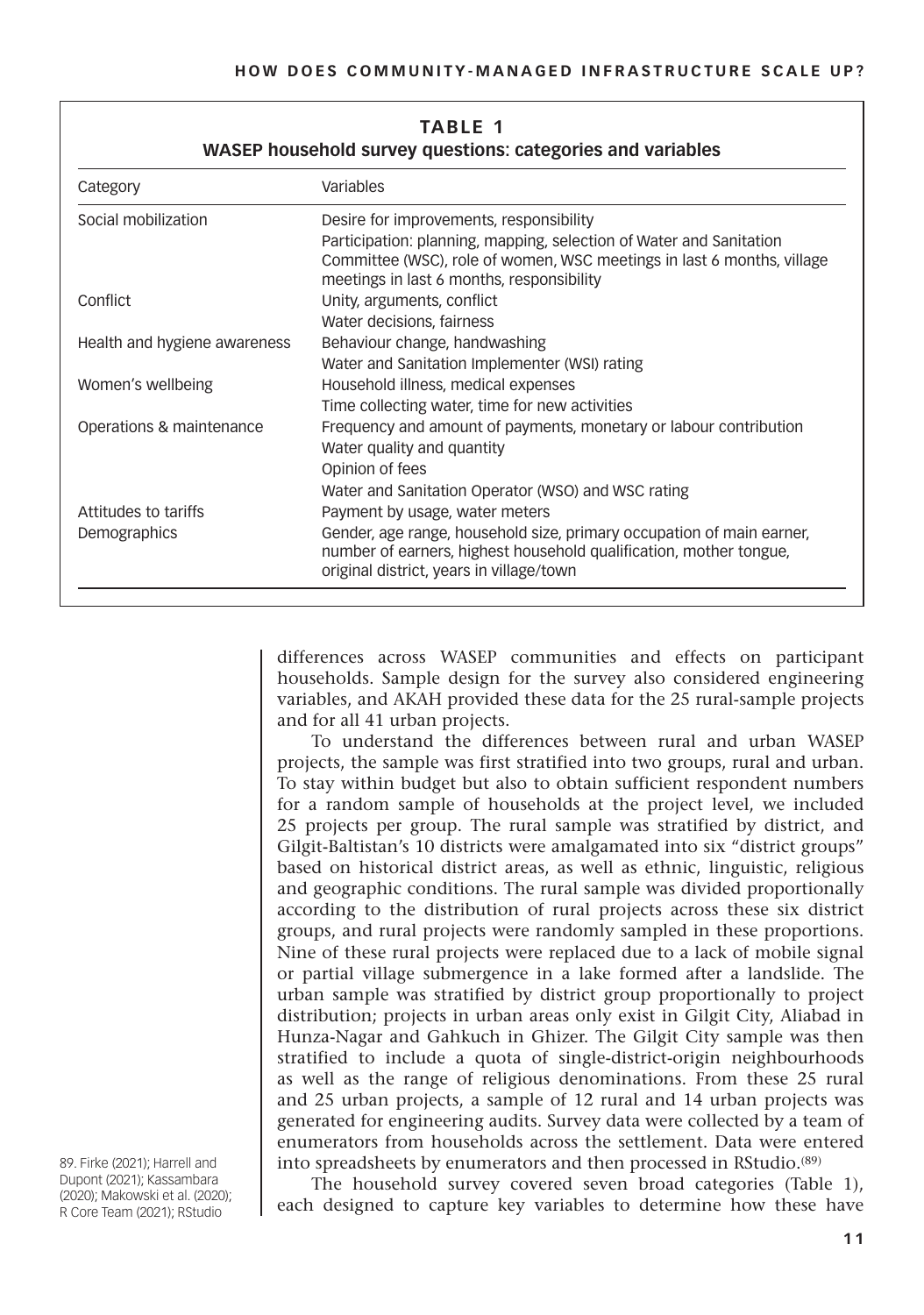impacted WASEP performance, and the implications for scaling up and transferring to urban settings. The "social mobilization" category captured demand for services by the community and "responsibility" as a proxy of (communal) "ownership". Different indicators of "participation" (through involvement in meetings, discussions and decisions) provided evidence of the degree of social mobilization. The "conflict" category captured the project's effect on the level of communal harmony ("unity"), post-implementation decisions and conflicts, and the perceived fairness of water allocation. "Health and hygiene awareness" questions captured the impact on health and hygiene practices. Questions on "women's wellbeing" further examined the impact of WASEP through waterborne disease ("household illness") and related "medical expenses", as well as the time saved collecting water and how this time was spent. The "O&M" category captured recurring and non-recurring (financial and labour) contributions, water service delivery, and the performance of the Water and Sanitation Operator (WSO) and WSC. "Attitudes to tariffs" captured support for "payment by usage" and the potential introduction of water meters. Finally, the "demographics" category captured a range of variables to determine if diversity was correlated with performance.<sup>(90)</sup>

Survey data were aggregated by project, and percentages for responses were calculated for categorical variables of interest – for example, the proportion of respondents reporting a "high" or "very high" involvement in discussions at the start of the WASEP process. This process was repeated as required for other variables. Missing values were imputed from variable means for 49 of the 2,501 data points in the subset used for this analysis. A general indicator for participation ("participation score") was calculated as the mean of the combined percentages of household responses reporting: high subjective involvement in WASEP setup meetings; a high number of WASEP setup meetings attended (more than seven); involvement in a WASEP participatory rapid appraisal (PRA); and involvement in WSC selection. Similarly, an indicator for project quality ("project score"/"project success score") was created using the water supply indicator, consisting of the percentage of respondent households reporting "high" or "very high" levels of satisfaction that the WASEP project "was worth their hard work and payments", "high" or "very high" levels of fairness in WASEP water allocation, and "high" or "very high" ratings for WSC performance (Photo 2).

To date, the survey has included 2,777 households. As noted above, most urban WASEP projects are in Jutial and Danyore on the outskirts of Gilgit City. Responses from the Danyore project were removed for this paper since the project implementation was still in process at several sites and service delivery had not started at all sites. This leaves 2,054 responses – 1,005 rural (49 per cent) and 1,049 urban (51 per cent). The urban sample contains responses from projects in Gilgit City (n=713) as well as the statutory and census towns of Aliabad and Gahkuch (n=336). The rural sample is entirely from village projects.

#### **b. Findings**

#### **Social and financial differences between urban and rural projects**

Rural projects are smaller (a mean of 77 households compared to 259 for urban), with bigger villages covered by different (multiple) projects. Rural projects are also more likely to serve a homogenous sect (defined as Team (2021); Slowikowski (2021); Wickham et al. (2019); Yihue (2021).

90. Household-specific information about the perhaps most important social categories of sect and *qaum* (quasi-kinship group) was not included in the household survey due to sensitivities around sectarian conflicts and *qaum*-based rivalries. For sect information, our project has largely relied on WASEP project data collected by AKPBS/AKAH, allowing us to draw up rough project-wide approximations regarding sect for most projects.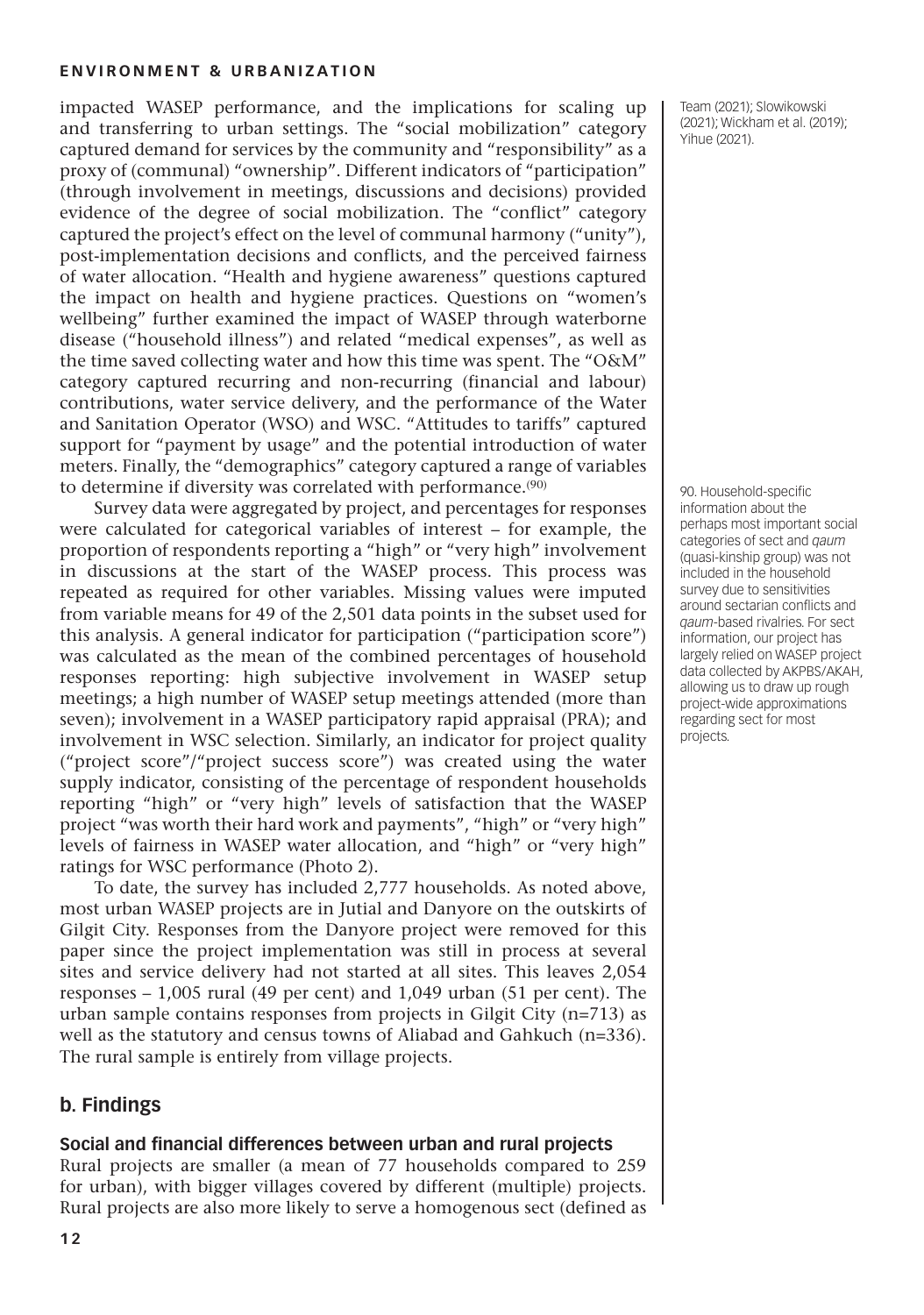

**PHOTO 2 Laying of WASEP pipes in Ameenabad, Gilgit**

© Anna Grieser.

 $>90$  per cent of the population)<sup>(91)</sup> given the specific sectarian structures in each valley, which also largely shapes migration. Some villages are primarily Shia, others Ismaili and some Sunni; some are mixed with minority populations of other sects. The urban centre of Gilgit is perhaps the only place with Shia, Sunni, Ismaili and mixed settlements. Yet here too, many new settlements in Gilgit City are formed around migrants' place of origin and related aspects such as language and sect, with the names of a number of new neighbourhoods in Gilgit and Danyore derived from the place of origin of the majority of their settlers.

Urban and rural projects displayed little contrast in the range of livelihoods or levels of education, although there were differences.

91. Pearson's Chi-squared test with simulated p-value (based on 2,000 replicates), X-squared=281, df=NA, p-value=5e-04.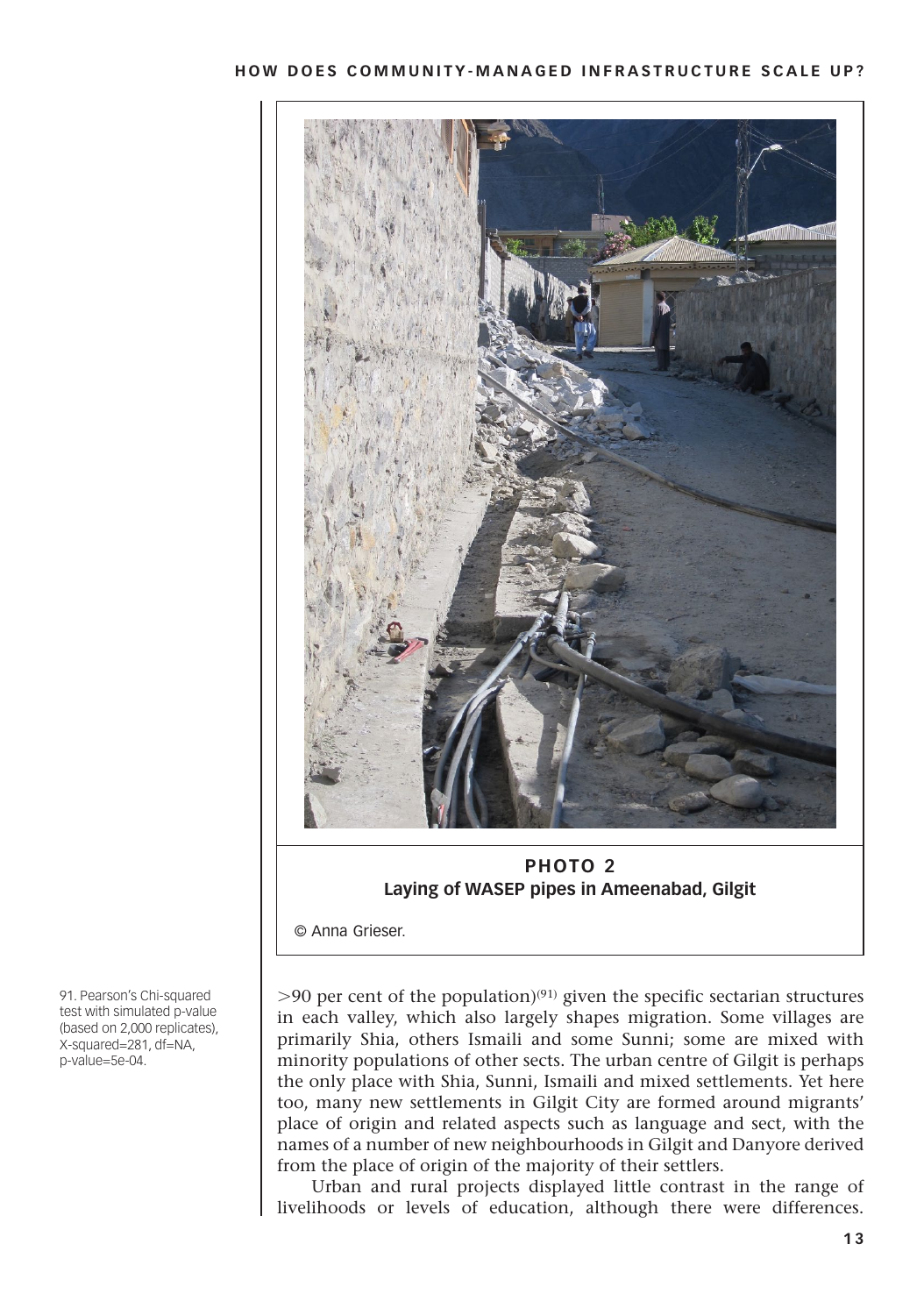| TABLE 2<br>WASEP urban/rural projects: costs, participation and outcomes <sup>(1)</sup> |                     |                                |                          |                                           |                                                |               |                  |
|-----------------------------------------------------------------------------------------|---------------------|--------------------------------|--------------------------|-------------------------------------------|------------------------------------------------|---------------|------------------|
| Urban $/$<br>rural                                                                      | Total cost<br>(PKR) | Cost per<br>household<br>(PKR) | Community<br>share (PKR) | Community<br>share per<br>household (PKR) | Community<br>share as % of score<br>total cost | Participation | Project<br>score |
| Urban                                                                                   | 17,139,792          | 71.541                         | 3,810,327                | 18.671                                    | 27.42                                          | 0.2659        | 0.6592           |
| Rural                                                                                   | 3.798.599           | 52,240                         | 1,815,941                | 24.102                                    | 40.63                                          | 0.4754        | 0.7585           |

(1)The averages given here are calculated from the 50 sampled projects, established between 1998 and 2021. At the time of writing, the (year average) exchange rate is US\$ 1=PKR 158. The (year average) exchange rate in 1998 was US\$ 1=PKR 45.

Education levels were higher amongst urban households; for example, a greater percentage of urban respondents had a master's degree holder in the household (urban, 33.65 per cent; rural, 22.69 per cent).<sup>(92)</sup> Amongst rural respondents, higher proportions worked in agricultural or military occupations, while more urban respondents were employed in whitecollar jobs like government offices and own businesses. Households whose main income earners do some form of manual labour – either in construction or agriculture – are much more common in rural areas (24.9 per cent) than in urban areas (8.48 per cent). This may explain why WASEP labour contributions are outsourced in urban sites.

Rural participants are also generally longer-term residents; 90 per cent said that their household had lived in the settlement for more than 50 years. In urban projects on average only 39 per cent of respondents had lived in the settlement for that long. Respondents with less than five years' residence made up 14.77 per cent of respondents in urban projects, but only 0.7 per cent in rural projects. As a result, the populations of urban areas tend to be more diverse. This is reflected in the number of languages spoken: an average of five in urban projects, one in rural projects.

Urban projects are more expensive in general, in both total cost and cost per household (Table 2), even though the community's share of the cost per household (the value of local materials and labour contributions or payment for labour) is similar across urban and rural projects, due to the larger number of households in urban projects. The type of water system, as noted, plays a large role in these differences (Table 3).

The main initial financial difference is the higher costs for the O&M fund in mechanized systems (PKR 8,000 or US\$ 50 instead of PKR 3,000 or US\$ 19 for gravity-fed systems – not recorded in Table 3). Further, urban households often find it difficult to pay for wage labour (between PKR 8,000 and 16,000 or US\$ 50–100) on top of the O&M fund contribution. Lastly, urban mechanized systems depend on electricity, which is expensive and unreliable, and which means higher monthly tariff contributions for operation.

#### **Participation and project outcomes are higher in rural projects**

Analysis of the survey data shows higher levels of participation in WASEP projects in rural areas (Tables 4 and 5), which are positively correlated with

92. Education levels in Gilgit-Baltistan are the highest in Pakistan, especially among Ismaili households (the largest population in our survey). See Benz (2013).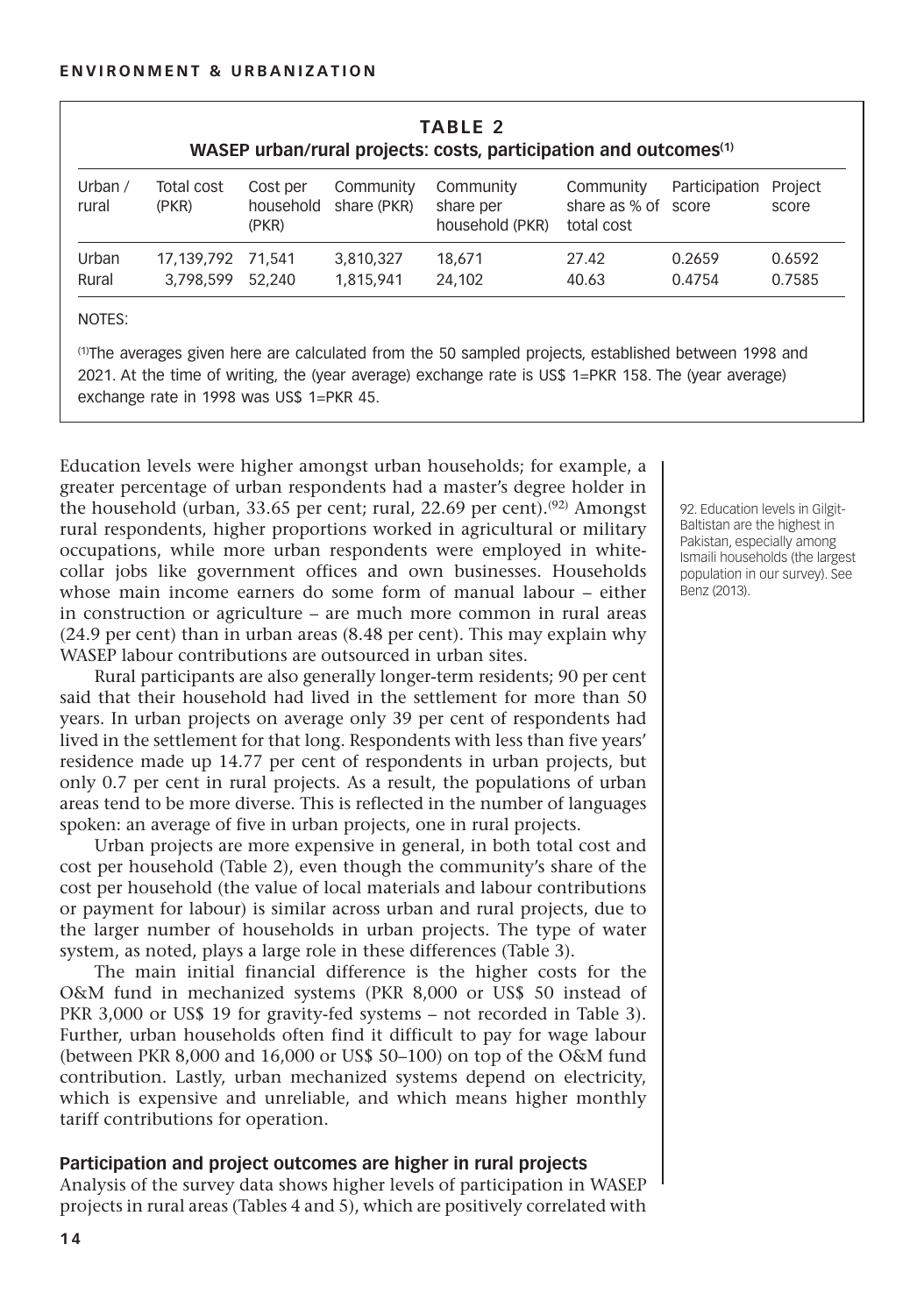| TABLE 3                                                                                     |
|---------------------------------------------------------------------------------------------|
| WASEP urban/rural projects by system type: costs, participation and outcomes <sup>(1)</sup> |

| Urban $/$<br>rural | System type | Total cost<br>(PKR) | Cost per<br>household<br>(PKR) | share (PKR) | share per<br>household<br>(PKR) | share as<br>% of total<br>cost | Community Community Community Participation<br>score | Project<br>score |
|--------------------|-------------|---------------------|--------------------------------|-------------|---------------------------------|--------------------------------|------------------------------------------------------|------------------|
| Urban              | Gravity     | 7.042.714 45.170    |                                | 2.281.293   | 16,508                          | 35.21                          | 0.4000                                               | 0.7381           |
| Urban              | Mechanized  | 23.198.038 87.363   |                                | 4.727.747   | 19.970                          | 22.75                          | 0.1854                                               | 0.6118           |
| Rural              | Gravity     | 3.798.599 52.240    |                                | 1.815.941   | 24.102                          | 40.63                          | 0.4754                                               | 0.7585           |

#### NOTES:

(1)The averages given here are calculated from the 50 sampled projects, established between 1998 and 2021. At the time of writing, the (year average) exchange rate is US\$ 1=PKR 158. The (year average) exchange rate in 1998 was US\$ 1=PKR 45.

| <b>TABLE 4</b><br>How much were you or someone from your household<br>involved in the discussions during WASEP project planning and<br>implementation? (% and total) |              |              |              |  |  |
|----------------------------------------------------------------------------------------------------------------------------------------------------------------------|--------------|--------------|--------------|--|--|
| Level of involvement                                                                                                                                                 | Rural        | Urban        | Total        |  |  |
| Not at all                                                                                                                                                           | 10.15% (102) | 30.12% (316) | 20.35% (418) |  |  |
| Only a little                                                                                                                                                        | 8.46% (85)   | 12.68% (133) | 10.61% (218) |  |  |
| Somewhat                                                                                                                                                             | 13.83% (139) | 12.30% (129) | 13.05% (268) |  |  |
| Quite a lot                                                                                                                                                          | 31.74% (319) | 24.79% (260) | 28.19% (579) |  |  |
| Very much                                                                                                                                                            | 33.13% (333) | 10.30% (108) | 21.47% (441) |  |  |

project quality scores and project success scores (Figure 1). Respondents in rural projects reported higher participation in pre-WASEP project meetings, with 64.87 per cent reporting they were involved "very much" or "quite a lot", compared to 35.09 per cent in urban projects (Table 4). These differences are statistically significant.(93)

More rural respondents also attended eight or more project setup meetings (30.95 per cent compared to 12.49 per cent for urban respondents), with 10.25 per cent (rural) and 35.46 per cent (urban) attending no meetings. The median number of meetings attended was five for rural projects and two for urban projects, a statistically significant difference.<sup>(94)</sup> More rural residents (54.83 per cent) took part in area mapping and calendar, history and illness discussions in PRAs, compared to urban residents (25.45 per cent) (Table 5) – also statistically significant.<sup> $(95)$ </sup> Amongst rural respondents, 59 per cent played a role in committee selection and 33.83 per cent did not, compared to 29.65 per cent and 55.67 per cent respectively among urban respondents.(96) Again, these differences are statistically significant.(97)

93. Pearson's Chi-squared test with simulated p-value (based on 2,000 replicates), X-squared=253, df=NA, p-value=5e-04.

94. Rural median 5 (IQR 6), urban median 2 (IQR 4), Wilcoxon rank sum test with continuity correction, W=626223, p-value <2e-16.

95. Pearson's Chi-squared test with simulated p-value (based on 2,000 replicates), X-squared=187, df=NA, p-value=5e-04.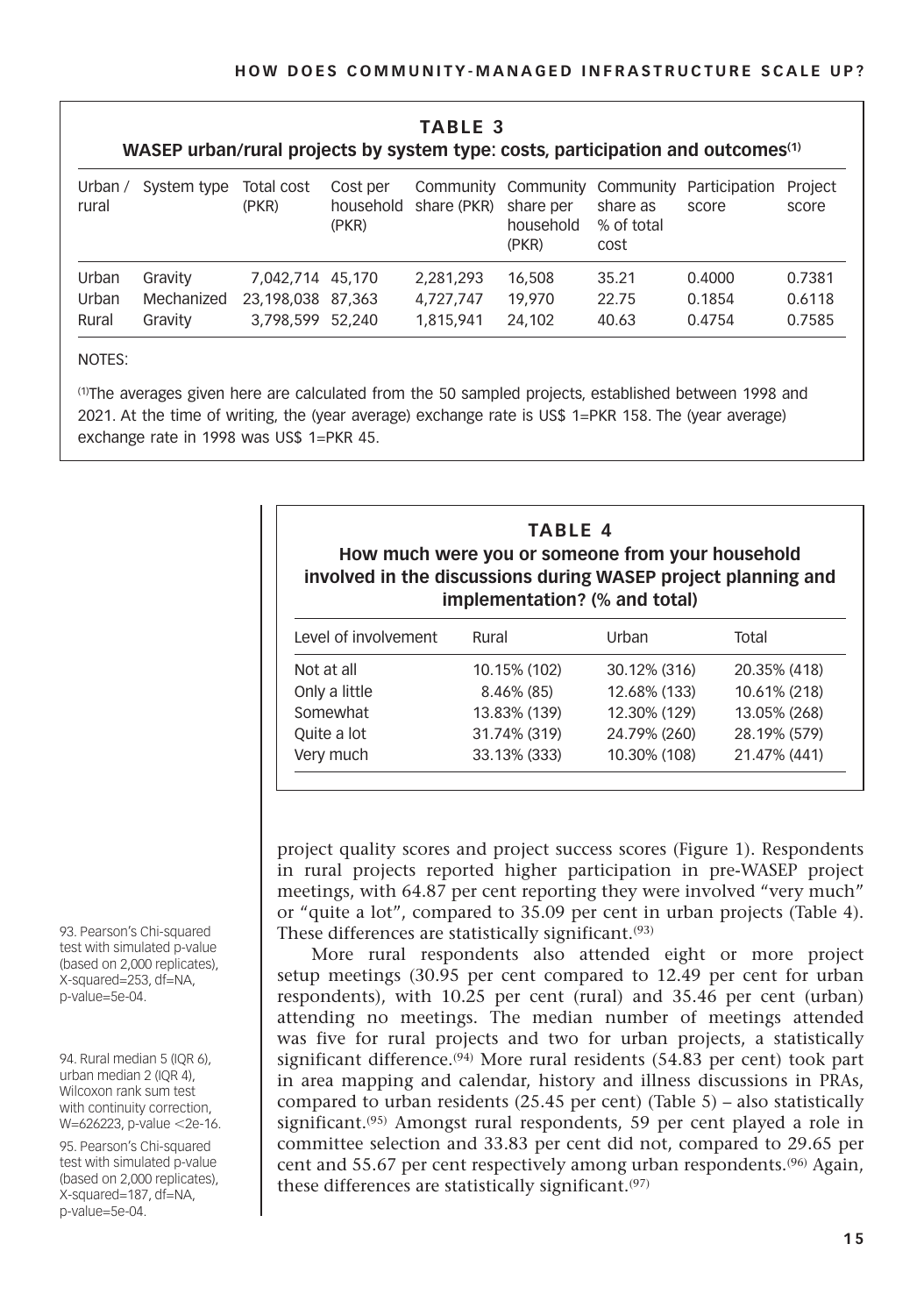| <b>TABLE 5</b><br>Did you or a member of your household take part in your village/<br>area mapping and calendar, history and illness discussions with<br>WASEP or AKAH? (% and total) |               |              |              |  |  |  |
|---------------------------------------------------------------------------------------------------------------------------------------------------------------------------------------|---------------|--------------|--------------|--|--|--|
| Response                                                                                                                                                                              | Rural         | Urban        | Total        |  |  |  |
| Don't know                                                                                                                                                                            | $7.06\%$ (71) | 13.16% (138) | 10.18% (209) |  |  |  |
| NΩ                                                                                                                                                                                    | 36.22% (364)  | 58.82% (617) | 47.76% (981) |  |  |  |
| Yes                                                                                                                                                                                   | 54.83% (551)  | 25.45% (267) | 39.82% (818) |  |  |  |

96. The remaining responses were "don't know" or "not applicable".

97. Pearson's Chi-squared test with simulated p-value (based on 2,000 replicates), X-squared=187, df=NA, p-value=5e-04.

#### **Project outcomes are correlated with participation levels, which are lower in more socially mixed urban projects**

Survey responses show a correlation between higher levels of participation and better project outcomes. Project quality scores are positively correlated with participation scores overall for our sample projects  $(\rho=0.59, p=7.6e-05)$  and for urban and rural projects treated separately (urban  $\rho = 0.51$ , p=0.044; rural  $\rho = 0.45$ , p=0.023) (Figure 1). We fitted a linear model (estimated using ordinary least squares [OLS]) to predict the success score from the participation score. The model explains a statistically significant and substantial proportion of variance,(98) and the effect of the participation score is statistically significant and positive.<sup>(99)</sup> Residents in projects with higher participation levels have more positive attitudes to community management, feel more responsibility towards their projects(100) and are more positive about project fees.<sup>(101)</sup> This suggests that participation contributes to successful project outcomes.

A number of social factors are associated with differences in participation. Overall, participation levels are lower in larger, more mixed communities with a greater proportion of recently arrived residents. In urban projects, the number of languages spoken is strongly and significantly negatively correlated with the level of participation  $(p=0.81, p=0.00016)$ , although in rural projects there is no significant relationship ( $\rho$ =-0.18, p=0.39). If projects are divided into groups by the number of households,(102) the negative correlation between the number of languages and participation is only statistically significant for large projects.(103) Similarly, where there is no clear majority sect, or the sect is unknown, project scores are 20 per cent lower. Project success scores are also negatively correlated with total households in our sample projects overall ( $p=0.55$ ,  $p=0.00019$ ) – although, when divided by urban and rural samples, this correlation is only statistically significant for rural projects ( $\rho$ =-0.34, p=0.099) and not urban ( $\rho$ =-0.34, p=0.2). This relationship remains significant for projects in census or statutory towns, i.e. Aliabad and Gahkuch, which are closer in urban form and social composition to village projects. Altogether, this implies that scaling up and out to heterogeneous and significantly larger urban projects will require the development of new methods of social engagement and participation to ensure high-quality project outcomes.

98.  $(R2 = 0.35)$  $F(1, 39) = 20.66$ ,  $p < .001$ , adj.  $R2 = 0.33$ ). The model's intercept, corresponding to par  $score = 0$ , is at 0.48 (95%)  $CI [0.37, 0.59], t(39) = 8.59,$  $p < .001$ ).

99. (beta = 0.61, 95% CI  $[0.34, 0.87]$ ,  $t(39) = 4.55$ ,  $p < .001$ ; Std. beta = 0.59, 95% CI [0.33, 0.85]). Standardized parameters were obtained by fitting the model on a standardized version of the dataset.

100. Welch Two-Sample t-test for difference in means (one-sided), t=2.1, df=32, p-value=0.02. A fitted linear model (estimated using OLS) to predict high levels of responsibility using the participation score explains a statistically significant but weak proportion of the variance (t(39)=2.19, p< .05).

101. Welch Two-Sample t-test for difference in means (one-sided), t=1.2, df=23, p-value=0.02. A fitted linear model (estimated using OLS) to predict high levels of positive attitudes to fees using the participation score explains a statistically significant and moderate proportion of the variance (t(39)=2.85, p<.01).

102. Where small is 18–64 households; medium is 65–133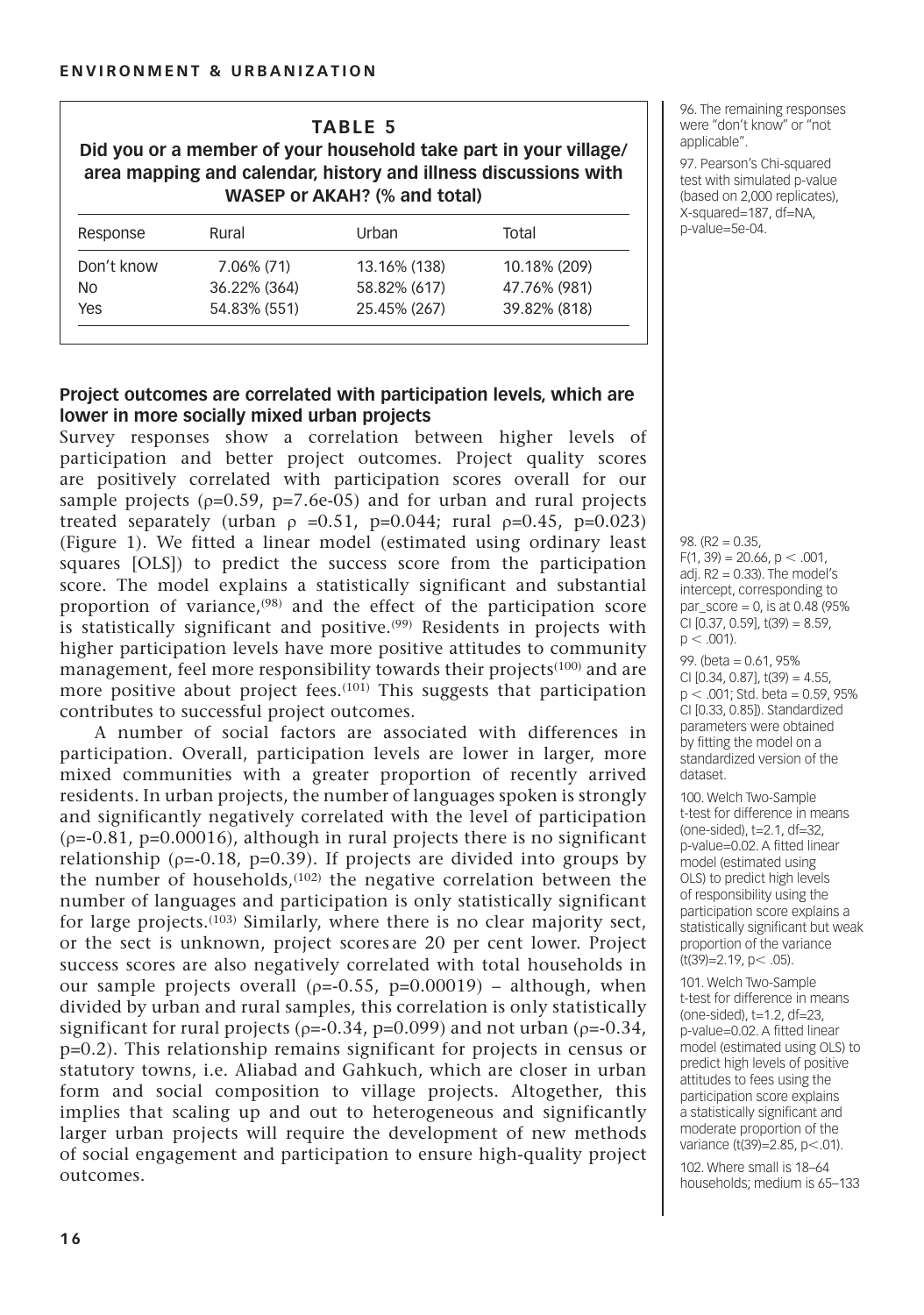

households; and large is 134–469 households.

103. Small, ρ=-0.36, p=0.21; medium, ρ=-0.14, p=0.63; large,  $p = -0.74$ ,  $p = 0.0039$ .

104. Khwaja (2009).

#### **Projects are largely sustainable, but require ongoing support**

Evidence from this study illustrates the important role of AKPBS/AKAH in the successful design and delivery of WASEP projects. Rural projects were considered successful if they remained functional after 3–23 years of operation (an average of 12 years), as were the more recent urban projects, after 3–10 years (an average of six years). This excludes ongoing projects in Danyore. Based on the engineering audit and interviews with WSCs, only one (rural) project and WSC from the sample of 50 was no longer functional (again excluding Danyore).

The length of pipe laid is 94 per cent higher (17,339 metres on average) in urban projects than in rural projects (8939 metres), and pipe length is strongly correlated with the number of valves required (R=0.469, p<= 0.01). However, systems with fewer valves had more leaks (R=-0.344,  $p\leq0.05$  – suggesting that, despite the greater complexity and costs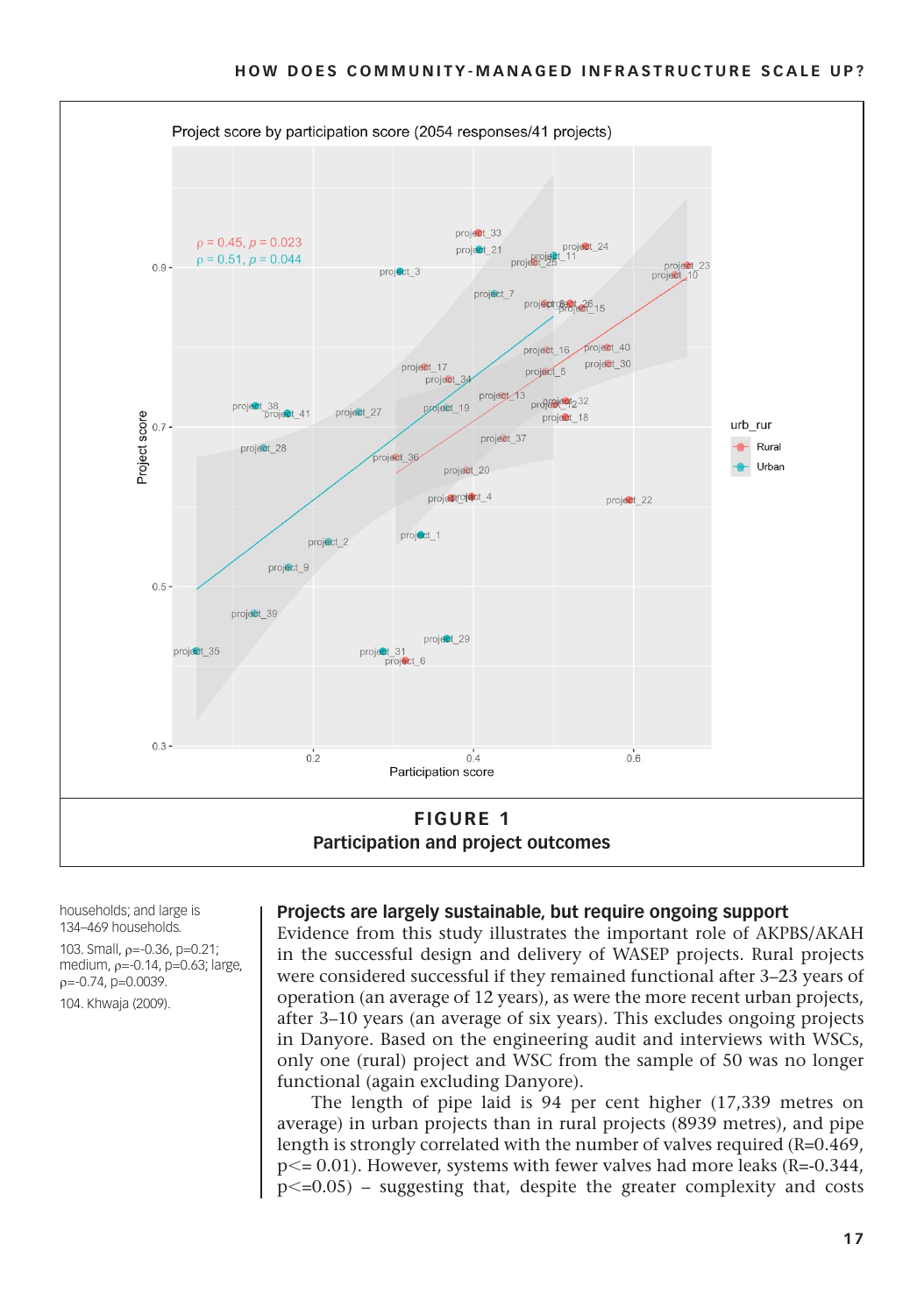of urban projects, under-engineered rural projects may present greater challenges for O&M.

The successful delivery and continued functioning of WASEP projects, built with engineering approaches described in Section III, have been important in securing clean water and minimizing damage in a mountainous region prone to natural hazards. AKAH's technical and engineering expertise demonstrates the benefits of co-production where the community participates in non-technical decisions (e.g. selecting project type, usage rules, etc.), while leaving technical decisions (e.g. project design, scale, etc.) to the NGO.(104) This is most clearly illustrated in the village of Kirmin in Hunza, where the community pressured AKAH engineers to shorten the water supply route in order to reduce the community's excavation labour. The redesigned route compromised system design, resulting in leaks and burst pipes (due to the increased water pressure) and frozen stored water in winter (due to the tank location), eventually leading to the disconnection of the water supply in 2019. Water was restored after the community approached AKAH and agreed to the original engineering design.

Despite successful service delivery, and continuous operations of 49 out of the 50 WASEP projects and WSCs, long-term sustainability will require ongoing financial, technical and institutional support, as also indicated in the literature. Nine of the 12 rural project WSCs and nine of the 12 urban WSCs in the engineering audit sample have had to contact AKAH or local government for financial support for maintenance, repairs or expansions. This is especially the case when major repairs are needed, usually following floods, landslides and avalanches, which have disrupted water supplies in all 12 rural projects (3,317 total days of water disruption) as compared to two urban projects (1,501 days) in the engineering sample. Most service disruptions in rural projects were accounted for by Chandupa (2,920 days), where the WSC did not seek help, and Kirmin (300 days), where community pressure to shorten the pipe route exposed the relocated water source and pipes to avalanches. Urban service disruptions were almost entirely in Aliabad Centre (1,500 days), where a glacier advance affected the gravity-fed system. This suggests that post-implementation support may be required equally for maintenance, minor repairs and expansions in rural and urban projects. However, urban projects, especially mechanized ones, appear less likely to face severe disruption from natural hazards.

#### **V. Conclusions**

This evidence contributes to a number of debates on participatory approaches to development. First, it supports the argument that community participation leads to better service delivery and maintenance, with more involved residents,<sup>(105)</sup> in both urban and rural sites. Second, it demonstrates that participation depends on social composition, with heterogeneity making it more difficult to sustain in larger urban communities.(106) Third, it points to the central role of NGOs in moving the concept of co-production beyond the state/non-state binary.(107) Finally, it indicates that sustainability requires ongoing external support, even where projects have been in continuous operation.

105. Mansuri and Rao (2004), page 6.

106. Alesina and Ferrara (2000); Khwaja (2009); Bardhan and Dayton-Johnson (2001).

107. Ahlers et al. (2014).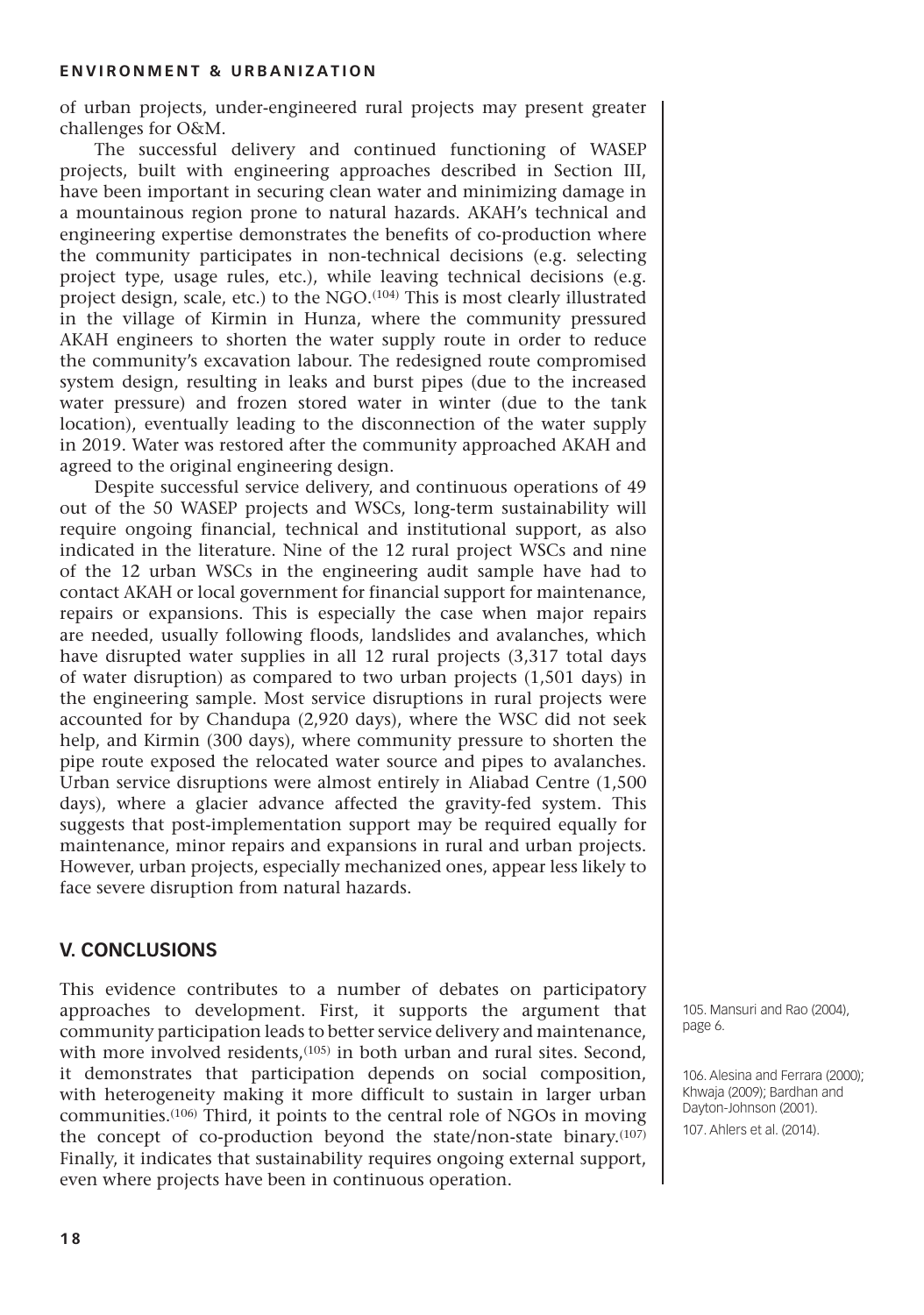Household survey data show that for both rural and urban projects, more positively evaluated outcomes are correlated with higher participation levels, which are also associated with a more positive evaluation of the sense of responsibility towards the project and payment of fees. We found that the number of project households is significantly related to project outcomes in village and statutory town projects, but not urban projects. This implies that factors other than project size influence urban outcomes. To explain the lower levels of urban participation, we note a number of demographic features that are not present (or have no relationship to participation levels) in rural projects, including more recently arrived residents, mixed-sect neighbourhoods and greater linguistic diversity. Economically, urban projects are characterized by higher capital and operational costs associated with mechanized systems and greater pipe lengths, and added labour costs.

Taken together, these findings suggest challenges specific to urban projects, and that community composition matters. WASEP's successful rural CBWM approach was developed in smaller projects with contextspecific features. These data indicate that the scaling out of this model to urban sites with larger, more diverse and growing populations will require further programme development for these new settings.

The WASEP case also illustrates some features of NGO-led coproduction and challenges in CBWM, as they pertain to urban areas. The role of AKPBS/AKAH as co-producer goes beyond the role of broker or mediator between the state and population, or facilitator and source of funds. As part of the large AKDN network, AKAH can build on the formalized community structures established by AKRSP, linked to a large segment of local communities in Gilgit-Baltistan. AKAH thus displays features of both an NGO and a community organization, including the ability to mobilize community support from its core constituency while expanding through a demonstration effect, with other communities approaching AKAH to join the WASEP scheme. The success of (mainly rural) WASEP projects was a major reason behind GoGB approaching AKAH to scale this programme up and out.

Overall, WASEP has resulted in the successful delivery of drinking water systems across Gilgit-Baltistan. These predominantly rural projects have delivered clean drinking water to hundreds of communities in this region, with all but one of the randomly sampled 50 projects in this study continuing to be operational, many after over 20 years. Evidence for this successful service delivery is provided by household survey data that indicate high household satisfaction with different aspects of WASEP. However, as noted, the need for financial support in 75 per cent of projects in the engineering audit also suggests that higher-quality long-term sustainability will require a move to a model with greater ongoing financial and institutional support as well as capacity building from external agencies. This model may also require both government and non-governmental institutions to scale up their capacities to support projects over time.

#### **Acknowledgements**

This research was only possible due to work of a larger research team. We gratefully acknowledge the contributions made by: Stephen Lyon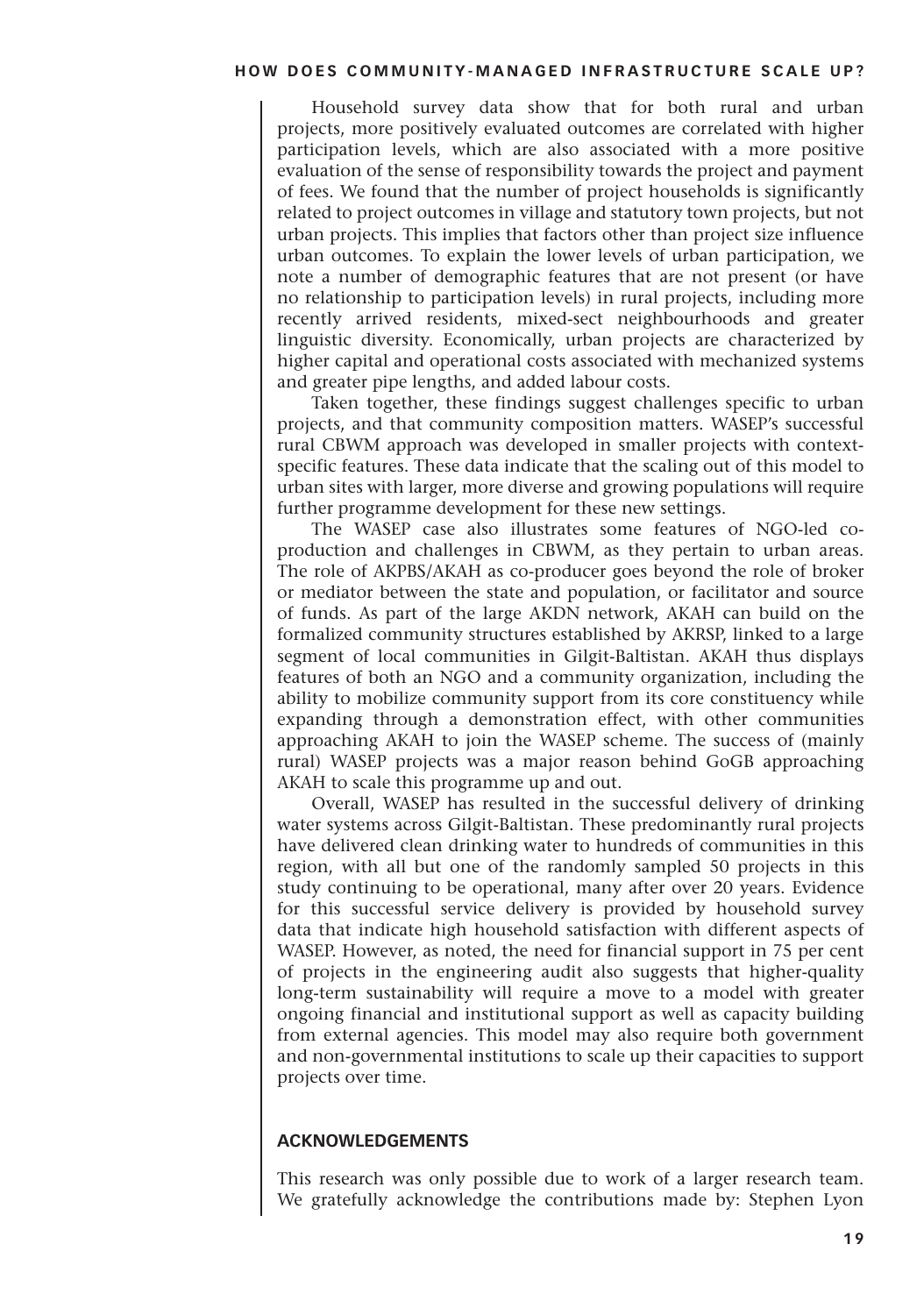(AKU-ISMC); Attaullah Shah, Manzoor Ali and Karamat Ali (Karakoram International University); and Saleem Khan, Yasmin Ansa, Saleem Uddin and Mushtaque Ahmed (AKAH). We would also like to thank Nawab Khan, Javaid Ahmed, Ibrar Shah, Muhammad Ayoub and Jibran Shafa (AKAH); three anonymous referees for their feedback; and the E&U editorial team for its input.

#### **Funding**

This research has been funded by the British Academy's Urban Infrastructures of Well-Being 2019 Programme, supported under the UK Government's Global Challenges Research Fund.

#### **ORCID iDs**

Matt Birkinshaw **b** <https://orcid.org/0000-0002-8310-6788> Anna Grieser (D <https://orcid.org/0000-0003-1512-1545> Jeff Tan **D** <https://orcid.org/0000-0001-7013-1485>

#### **References**

- Adams, E A and G O Boateng (2018), "Are urban informal communities capable of co-production? The influence of community–public partnerships on water access in Lilongwe, Malawi", *Environment and Urbanization* Vol 30, No 2, pages 461–480.
- Ahlers, R, F Cleaver, M Rusca and K Schwartz (2014), "Informal space in the urban waterscape: disaggregation and co-production of water services", *Water Alternatives* Vol 7, No 1, pages 1–14.
- Ahmed, J and K Alibhai (2000), "Community management RWSS in Northern Pakistan", *Water, Sanitation and Hygiene - Challenges of the Millennium: Proceedings of the 26th WEDC Conference*, pages 61–65.
- Ahmed, J and M Langendijk (1996), *Issue Paper 8: Water and Sanitation Inventory of 986 Villages of Northern Areas and Pakistan*, Water, Sanitation, Hygiene and Health Studies Project Northern Areas and Chitral, Aga Khan Health Services.
- AKPBS-P (2012), *Standard Operating Procedures*, Water and Sanitation Extension Program, June.
- Alesina, A and E La Ferrara (2000) "Participation in heterogeneous communities," *Quarterly Journal of Economics* Vol 115, No 3, pages 847–904.
- Anthonj, CA, L Fleming, R Cronk, S Godfrey, A Ambelu, J Bevan, E Sozzi and J Bartram (2018), "Improving monitoring and water point functionality in rural Ethiopia", *Water (Switzerland)* Vol 10, No 11, Article 1591.
- Appadurai, A (2001) "Deep democracy: urban governmentality and the horizon of politics",

*Environment and Urbanization* Vol 13, No 2, pages 23–43.

- Ballestero, A (2019), *A Future History of Water*, Duke University Press.
- Bardhan, P and J Dayton-Johnson (2001), *Unequal Irrigators: Heterogeneity and Commons Management in Large-Scale Multivariate Research*, Working Paper, University of California, Berkeley, available at [https://eml.berkeley.edu/~webfac/bardhan/](https://eml.berkeley.edu/~webfac/bardhan/papers/BardUneqIrrig.pdf) [papers/BardUneqIrrig.pdf](https://eml.berkeley.edu/~webfac/bardhan/papers/BardUneqIrrig.pdf).
- Baumann, E (2006), "Do operation and maintenance pay?", *Waterlines* Vol 25, No 1, pages 10–12.
- Bebbington, A J, D Mitlin, J Mogaladi, M Scurrah and C Bielich (2010), "Decentring poverty, reworking government: social movements and states in the government of poverty", *The Journal of Development Studies* Vol 46, No 7, pages 1304–1326.
- Behnke, N L, T Klug, R Cronk, K F Shields, K Lee, E R Kelly, G Allgood and J Bartram (2017), "Resource mobilization for community-managed rural water systems: evidence from Ghana, Kenya, and Zambia", *Journal of Cleaner Production* Vol 156, pages 437–444.
- Benz, A (2013), "Education and development in the Karakorum: educational expansion and its impacts in Gilgit-Baltistan, Pakistan", *Erdkunde* Vol 67, No 2, pages 123–136.
- Birkinshaw, M (2019), "'Water mafia' politics and unruly informality in Delhi's unauthorised colonies", in L Roberts and K Phillips (editors), *Water, Creativity and Meaning: Multidisciplinary*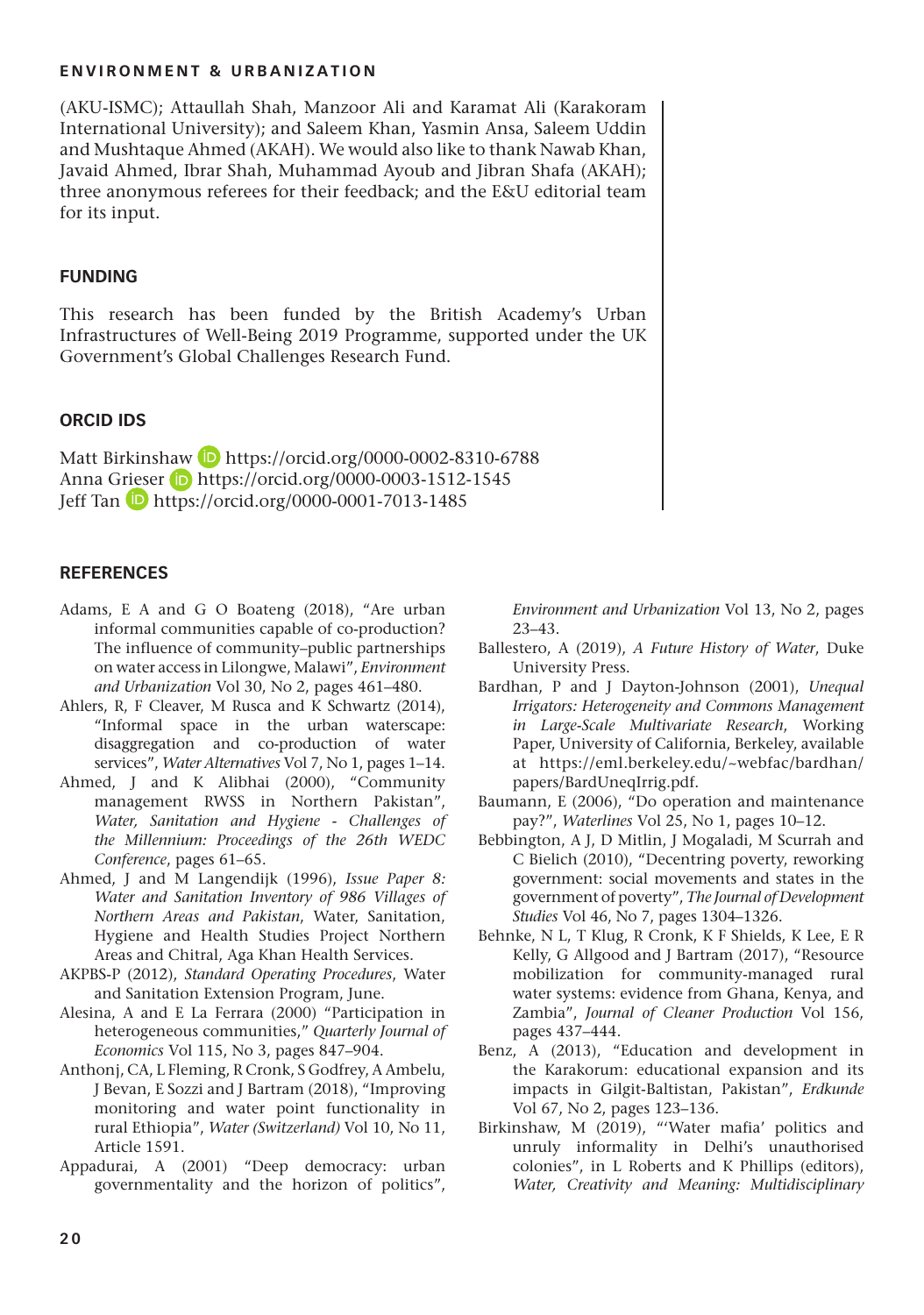*Understandings of Human–Water Relationships*, Routledge, London/New York, pages 188–203.

- Breslin, E D (2003), *Demand Response Approach in Practice: Why Sustainability Remains Elusive*, WaterAid, available at [https://washmatters.wateraid.org/](https://washmatters.wateraid.org/publications/demand-response-approach-in-practice-why-sustainability-remains-elusive-2003) [publications/demand-response-approach-in](https://washmatters.wateraid.org/publications/demand-response-approach-in-practice-why-sustainability-remains-elusive-2003)[practice-why-sustainability-remains-elusive-2003](https://washmatters.wateraid.org/publications/demand-response-approach-in-practice-why-sustainability-remains-elusive-2003).
- Burr, P and C Fonseca (2013), *Applying a Life-Cycle Costs Approach to Water: Costs and Service Levels in Rural and Small Town Areas in Andhra Pradesh (India), Burkina Faso, Ghana and Mozambique*, working paper, IRC, The Hague, available at [https://www.](https://www.ircwash.org/resources/washcost-working-paper-8-applying-life-cycle-costs-approach-water) [ircwash.org/resources/washcost-working-paper-](https://www.ircwash.org/resources/washcost-working-paper-8-applying-life-cycle-costs-approach-water)[8-applying-life-cycle-costs-approach-water.](https://www.ircwash.org/resources/washcost-working-paper-8-applying-life-cycle-costs-approach-water)
- Castán Broto, V and S N Alves (2018), "Intersectionality challenges for the co-production of urban services: notes for a theoretical and methodological agenda", *Environment and Urbanization* Vol 30, No 2, pages 367–386.
- Chambers, R (1995), "Poverty and livelihoods: Whose reality counts?", *Environment and Urbanization* Vol 7, No 1, pages 173–204.
- Chambers, R (1997), *Whose Reality Counts? Putting the First Last*, Intermediate Technology Publications, London.
- Chambers, R (1983), *Rural Development: Putting the First Last*, Longman, London.
- Charlton, R and R May (1995), "NGOs, politics, projects and probity: a policy implementation perspective", *Third World Quarterly* Vol 16, No 2, pages 237–255.
- Cornwall, A (2006), "Historical perspectives on participation in development", *Commonwealth and Comparative Politics* Vol 44, No 1, pages 62–83.
- Cornwall, A and J Gaventa (2001), *From Users and Choosers to Makers and Shapers: Repositioning Participation in Social Policy*, IDS Working Paper No 127, Institute of Development Studies, Brighton, available at [https://opendocs.ids.ac.uk/](https://opendocs.ids.ac.uk/opendocs/bitstream/handle/20.500.12413/3473/Wp127.pdf) [opendocs/bitstream/handle/20.500.12413/3473/](https://opendocs.ids.ac.uk/opendocs/bitstream/handle/20.500.12413/3473/Wp127.pdf) [Wp127.pdf](https://opendocs.ids.ac.uk/opendocs/bitstream/handle/20.500.12413/3473/Wp127.pdf).
- Cronk, R and J Bartram (2018), "Identifying opportunities to improve piped water continuity and water system monitoring in Honduras, Nicaragua, and Panama: evidence from Bayesian networks and regression analysis", *Journal of Cleaner Production* Vol 196, pages 1–10.
- Datoo, F (2012), *Preliminary Technical Audit Report Prepared for Aga Khan Planning and Building Service, Pakistan (AKPBSP) for Their Water and Sanitation Extension Program (WASEP), February-March 2012*.
- Davis, J, H Lukacs, M Jeuland, A Alvestegui, B Soto, G Lizárraga, A Bakalian and W Wakeman (2008), "Sustaining the benefits of rural water supply investments: experience from Cochabamba and Chuquisaca, Bolivia", *Water Resources Research* Vol 44.
- Doe, S R and M S Khan (2004), "The boundaries and limits of community management: lessons from the water sector in Ghana", *Community Development Journal* Vol 39, No 4, pages 360–371.
- Dongier, P, J Van Domelen, E Ostrom, A Ryan, W Wakeman, A Bebbington, S Alkire, T Esmail and M Polski (2001), "Community-driven development", in J Klugman (editor), *A Sourcebook* for Poverty Reduction Strategies, Vol 1, World Bank, Washington, DC.
- Escobar, A (1995), *Encountering Development: The Making and Unmaking of the Third World*, Princeton University Press, Princeton.
- Ferguson, J and A Gupta (2002), "Spatializing states: toward an ethnography of neoliberal governmentality", *American Ethnologist* Vol 29, No 4, pages 981–1002.
- Firke, S (2021), *Janitor: Simple Tools for Examining and Cleaning Dirty Data*, available at [https://CRAN.R](https://CRAN.R-project.org/package=janitor)[project.org/package=janitor.](https://CRAN.R-project.org/package=janitor)
- Fowler, A (1988), *Non-Governmental Organisations in Africa: Achieving Comparative Advantage in Relief and Micro-Development*, IDS Discussion Paper 249, Institute of Development Studies, Brighton, available at <http://hdl.handle.net/10068/495448>.
- Franceys, R, S Cavill and A Trevett (2016), "Who really pays? A critical overview of the practicalities of funding universal access", *Waterlines* Vol 35, No 1, pages 78–93.
- Gilmartin, D (2015), *Blood and Water: The Indus River Basin in Modern History*, University of California Press.
- Grieser, A (2018), *Den Verlauf Kontrollieren. Eine Ethnographie zur Waterscape von Gilgit, Pakistan. Ressourcen – Gemeinschaften – Überwachung*, Transcript, Bielefeld.
- Harrell, F E and C Dupont (2021), *Hmisc: Harrell Miscellaneous*, available at [https://CRAN.R](https://CRAN.R-project.org/package=Hmisc)[project.org/package=Hmisc.](https://CRAN.R-project.org/package=Hmisc)
- Hodges, J and I Curtis (2001), *Addressing the Water Crisis: Healthier and More Productive Lives for Poor People*, United Kingdom Department for International Development, London.
- Hussain, A and M Langendijk (1994), *Issue Paper 4: Self-Help Rural Water Supply Schemes:Lessons Learned from the Northern Areas of Pakistan*, Water, Sanitation, Hygiene and Health Studies Project Northern Areas and Chitral, available at [http://www.ircwash.org/sites/default/files/822-](http://www.ircwash.org/sites/default/files/822-PK-13589.pdf) [PK-13589.pdf.](http://www.ircwash.org/sites/default/files/822-PK-13589.pdf)
- Hussain, M, S Khan and K Alibhai (2000), "Water tariffs: a challenging issue for WASEP implementation", *Water, Sanitation and Hygiene - Challenges of the Millennium: Proceedings of the 26th WEDC Conference*, pages 76–80.
- Hutchings, P (2018), "Community management or coproduction? The role of state and citizens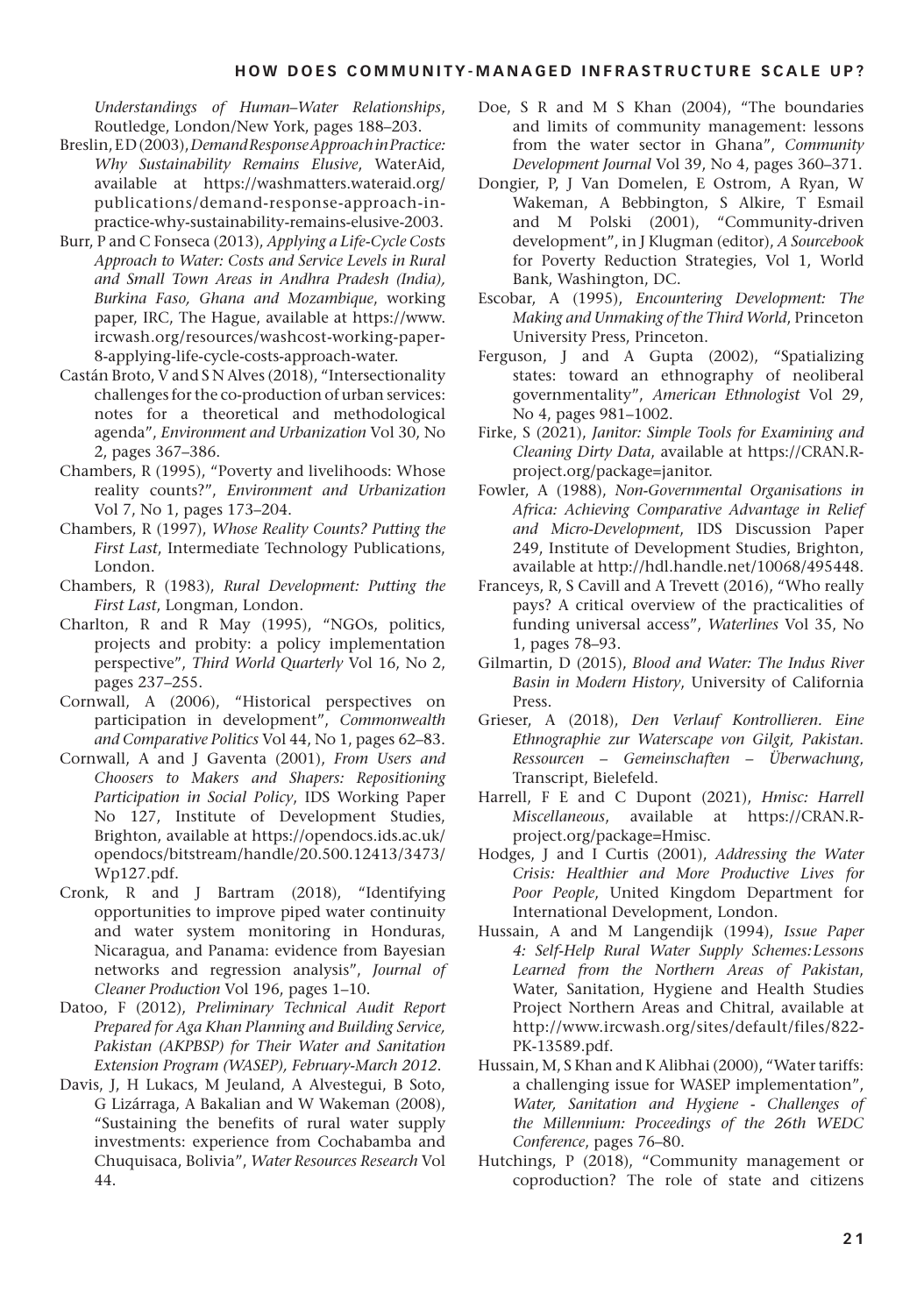in rural water service delivery in India", *Water Alternatives* Vol 11, No 2, pages 357–374.

- Hutchings, P, M Y Chan, L Cuadrado, F Ezbakhe, B Mesa, C Tamekawa and R Franceys (2015), "A systematic review of success factors in the community management of rural water supplies over the past 30 years", *Water Policy* Vol 17, No 5, pages 963–983.
- Jones, S (2011), "Participation as citizenship or payment? A case study of rural drinking water governance in Mali", *Water Alternatives* Vol 4, No 1, pages 54–71.
- Joshi, A and M Moore (2004), "Institutionalised coproduction: unorthodox public service delivery in challenging environments", *Journal of Development Studies* Vol 40, No 4, pages 31–49.
- Kassambara, Alboukadel (2020), *Ggpubr: "ggplot2" Based Publication Ready Plots*, available at [https://](https://CRAN.R-project.org/package=ggpubr) [CRAN.R-project.org/package=ggpubr](https://CRAN.R-project.org/package=ggpubr).
- Khan, H W and I Hunzai (2000), "Bridging institutional gaps in irrigation management: the post 'ibexhorn' innovations in Northern Pakistan", in H Kreutzmann (editor), *Sharing Water: Irrigation and Water Management in the Hindukush-Karakoram-Himalaya*, Oxford University Press, Oxford/ London/Karachi, pages 133–145.
- Khwaja, A I (2009), "Can good projects succeed in bad communities?", *Journal of Public Economics*, Vol 93, pages 899–916.
- Lemke, T (2007), "An indigestible meal? Foucault, governmentality and state theory", *Distinktion: Journal of Social Theory* Vol 8, No 2, pages 43–64.
- Lockwood, H (2004), "*Scaling up Community Management of Rural Water Supply"*, thematic overview paper, IRC, Delft, The Netherlands, available at [https://](https://www.ircwash.org/resources/scaling-community-management-rural-water-supply-0) [www.ircwash.org/resources/scaling-community](https://www.ircwash.org/resources/scaling-community-management-rural-water-supply-0)[management-rural-water-supply-0.](https://www.ircwash.org/resources/scaling-community-management-rural-water-supply-0)
- Madrigal, R, F Alpízar and A Schlüter (2011), "Determinants of performance of communitybased drinking water organizations", *World Development* Vol 39, No 9, pages 1663–1675.
- Makowski, D, M S Ben-Shachar, I Patil and D Lüdecke (2020), *Automated Results Reporting as a Practical Tool to Improve Reproducibility and Methodological Best Practices Adoption*, CRAN, available at [https://](https://github.com/easystats/report) [github.com/easystats/report](https://github.com/easystats/report).
- Mandara, C G, C Butijn and A Niehof (2013), "Community management and sustainability of rural water facilities in Tanzania", *Water Policy* Vol 15, Suppl 2, pages 79–100.
- Mansuri, G and V Rao (2004), "Evaluating communitybased and community-driven development: a critical review of the evidence", *The World Bank Research Observer* Vol 19, No 1, pages 1–39.
- Marston, AJ (2015), "Autonomy in a post-neoliberal era: community water governance in Cochabamba, Bolivia", *Geoforum* Vol 64, pages 246–256.
- McGranahan, G and D Mitlin (2016), "Learning from sustained success: how community-driven

initiatives to improve urban sanitation can meet the challenges", *World Development* Vol 87, pages 307–317.

- Miller, K J L (2015), *A Spiritual Development: Islam, Volunteerism and International Development in the Hunza Valley, Northern Pakistan*, PhD dissertation, University of California, San Diego, available at [https://escholarship.org/uc/item/](https://escholarship.org/uc/item/69v8w8x2) [69v8w8x2](https://escholarship.org/uc/item/69v8w8x2).
- Mitlin, D (2008), "With and beyond the state  $-$  coproduction as a route to political influence, power and transformation for grassroots organizations", *Environment and Urbanization* Vol 20, No 2, pages 339–360.
- Mitlin, D and S Bartlett (2018), "Editorial: Coproduction – key ideas", *Environment and Urbanization* Vol 30, No 2, pages 355–366.
- Moretto, L, G Faldi, M Ranzato, F N Rosati, J I Boozi and J Teller (2018), "Challenges of water and sanitation service co-production in the global South", *Environment and Urbanization* Vol 30, No 2, pages 425–443.
- Moriarty, P, S Smits, J Butterworth and R Franceys (2013) "Trends in rural water supply: towards a service delivery approach", *Water Alternatives* Vol 6, No 3, pages 329–349.
- Nanan, D, F White, I Azam, H Afsar and S Hozhabri (2003), "Evaluation of a water, sanitation, and hygiene education intervention on diarrhoea in Northern Pakistan", *Bulletin of the World Health Organization* Vol 81, No 3, pages 160–165.
- Opare, S (2011), "Sustaining water supply through a phased community management approach: lessons from Ghana's 'oats' water supply scheme", *Environment, Development and Sustainability* Vol 13, No 6, pages 1021–1042.
- Ostrom, E (1996), "Crossing the great divide: coproduction, synergy, and development", *World Development* Vol 24, No 6, pages 1073–1087.
- Pervaiz, A N and A Hussain (1994), *A Situation Analysis of Rural Water Supply & Sanitation in Pakistan*, country paper, IRC International Water and Sanitation Centre, The Hague, available at [https://www.ircwash.org/sites/default/files/205.1-](https://www.ircwash.org/sites/default/files/205.1-94RO-18919.pdf) [94RO-18919.pdf](https://www.ircwash.org/sites/default/files/205.1-94RO-18919.pdf).
- Putnam, R D (1993), "The prosperous community: social capital and public life", *The American Prospect* No 13, pages 35–42.
- Putnam, R D (1995), "Tuning in, tuning out: the strange disappearance of social capital in America", *PS: Political Science & Politics* Vol 28, No 4, pages 664–683.
- R Core Team (2021), *R: A Language and Environment for Statistical Computing*, R Foundation for Statistical Computing, Vienna, available at [https://www.R](https://www.R-project.org)[project.org](https://www.R-project.org).
- Reddy, V R, M S R Roa and M Venkataswamy (2010), *'Slippage': The Bane of Rural Drinking Water Sector*,